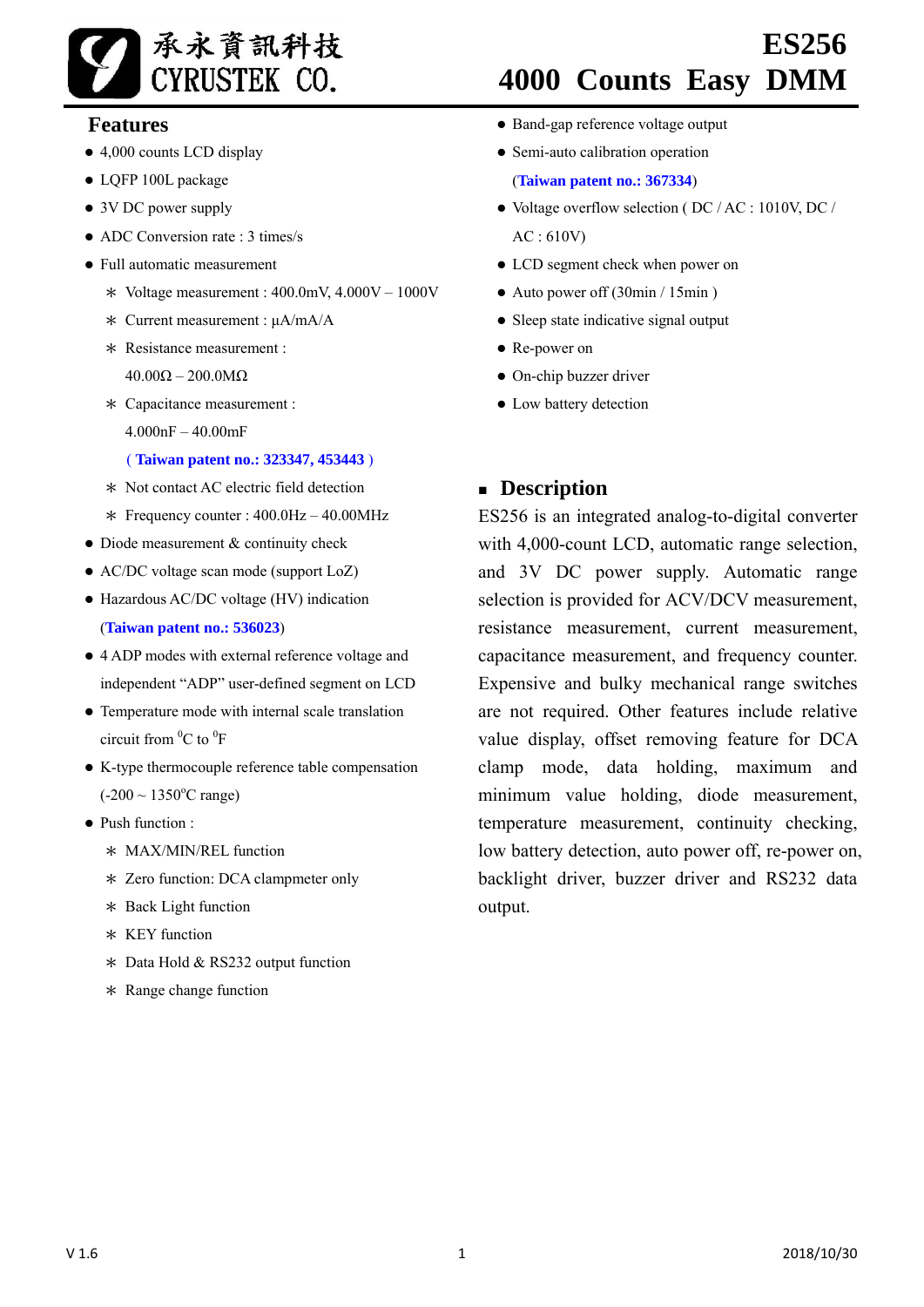

# **Application**

- Digital multimeter
- Clamp meter

# **Pin Assignment**

● 100L LQFP package

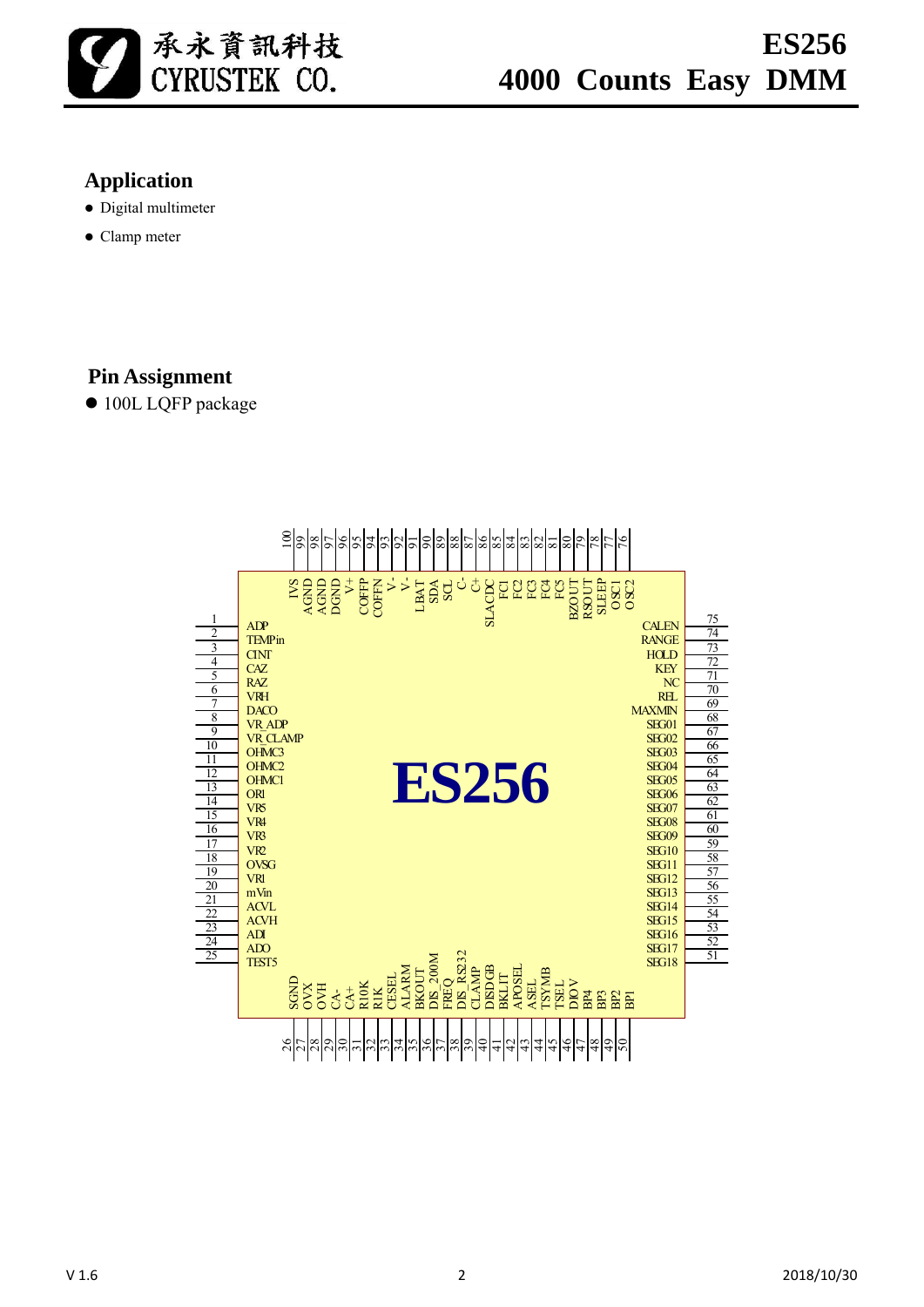# **Pin Description**

| Pin No         | <b>Symbol</b>   | <b>Type</b>  | <b>Description</b>                                                                                                                                     |  |
|----------------|-----------------|--------------|--------------------------------------------------------------------------------------------------------------------------------------------------------|--|
| 1              | <b>ADP</b>      | -1           | Measurement input in ADP mode.                                                                                                                         |  |
| $\overline{2}$ | TEMPin          | Ι            | Measurement input in Temperature mode.                                                                                                                 |  |
| 3              | <b>CINT</b>     | $\Omega$     | High-resolution integrator output. Connect to integral capacitor. (Metalized<br>Polypropylene Film Capacitor type is recommended)                      |  |
| 4              | CAZ             | $\Omega$     | High-resolution auto-zero capacitor connection.                                                                                                        |  |
| 5              | <b>RAZ</b>      | $\mathbf{O}$ | Buffer output pin in AZ and ZI phase.                                                                                                                  |  |
| 6              | <b>VRH</b>      | $\Omega$     | Output of band-gap voltage reference. Typically -1.23V.                                                                                                |  |
| 7              | <b>DACO</b>     | $\Omega$     | Output of band-gap voltage reference. Typically -400 m V.                                                                                              |  |
| 8              | VR_ADP          | I            | Reference input voltage connection. Typically -400 mV.                                                                                                 |  |
| 9              | VR CLAMP        | Ι            | Reference input voltage connection. Typically -400mV.                                                                                                  |  |
| 10             | OHMC3           | $\Omega$     | Filter capacitor connection for resistance mode.                                                                                                       |  |
| 11             | OHMC2           | $\Omega$     | Filter capacitor connection for resistance mode.                                                                                                       |  |
| 12             | OHMC1           | O            | Filter capacitor connection for resistance mode.                                                                                                       |  |
| 13             | OR <sub>1</sub> | $\Omega$     | Reference resistor connection for $40.00/400.0\Omega$ range                                                                                            |  |
| 14             | VR5             | $\Omega$     | Voltage measurement $\div 10000$ attenuator(1000V)                                                                                                     |  |
| 15             | VR4             | $\Omega$     | Voltage measurement $\div 1000$ attenuator(400.0V)                                                                                                     |  |
| 16             | VR <sub>3</sub> | $\Omega$     | Voltage measurement $\div 100$ attenuator(40.00V)                                                                                                      |  |
| 17             | VR <sub>2</sub> | $\Omega$     | Voltage measurement $\div 10$ attenuator(4.000V)                                                                                                       |  |
| 18             | <b>OVSG</b>     | $\Omega$     | Sense low voltage for resistance/voltage measurement                                                                                                   |  |
| 19             | VR1             | I            | Measurement Input. Connect to an accurate $10M\Omega$ resistor.                                                                                        |  |
| 20             | mVin            | I            | Measurement input in 400.0mV mode.                                                                                                                     |  |
|                |                 |              | Rectified signal low input in ACV/ACA mode. Connect to negative output of                                                                              |  |
| 21             | <b>ACVL</b>     | I            | external AC to DC converter.                                                                                                                           |  |
| 22             | <b>ACVH</b>     | I            | Rectified signal high input in ACV/ACA mode. Connect to positive output of                                                                             |  |
|                |                 |              | external AC to DC converter.                                                                                                                           |  |
| 23             | ADI             | I            | Negative input of internal AC to DC OP Amp.                                                                                                            |  |
| 24             | ADO             | $\Omega$     | Output of internal AC to DC OP Amp.                                                                                                                    |  |
| 25             | TEST5           | $\mathbf{O}$ | Buffer output of OVSG.                                                                                                                                 |  |
| 26             | <b>SGND</b>     | $\bf{I}$     | Signal Ground input.                                                                                                                                   |  |
| 27             | <b>OVX</b>      | $\bf{I}$     | Sense input for resistance / capacitance measurement.                                                                                                  |  |
| $28\,$         | <b>OVH</b>      | $\mathbf{O}$ | Output connection for resistance measurement.                                                                                                          |  |
| 29             | CAN             | I/O          | Negative auto-zero capacitor connection for capacitor measurement.                                                                                     |  |
| 30             | CAP             | I/O          | Positive auto-zero capacitor connection for capacitor measurement.                                                                                     |  |
| 31             | R10K            | $\Omega$     | Connect to a precised $10K\Omega$ resister for capacitor measurement.                                                                                  |  |
| 32             | R1K             | $\Omega$     | Connect to a precised $1K\Omega$ resister for capacitor measurement.                                                                                   |  |
| 33             | <b>CESEL</b>    | $\bf{I}$     | Voltage OL selection feature control pin. (1010V/610V)                                                                                                 |  |
| 34             | <b>ALARM</b>    | $\mathbf{O}$ | HV signal detection in Voltage mode and EF mode indication output.                                                                                     |  |
| 35             | <b>BKOUT</b>    | $\Omega$     | If BKLIT function is enabled, this pin will change from $V$ - to $V$ +. Once press<br>BKLIT pin again within 300 sec, this pin will change back to V-. |  |
| 36             | <b>DIS_200M</b> | $\bf{I}$     | Pulled to $Low(V-)$ to disable the $200M$ ohm range at R measurement mode                                                                              |  |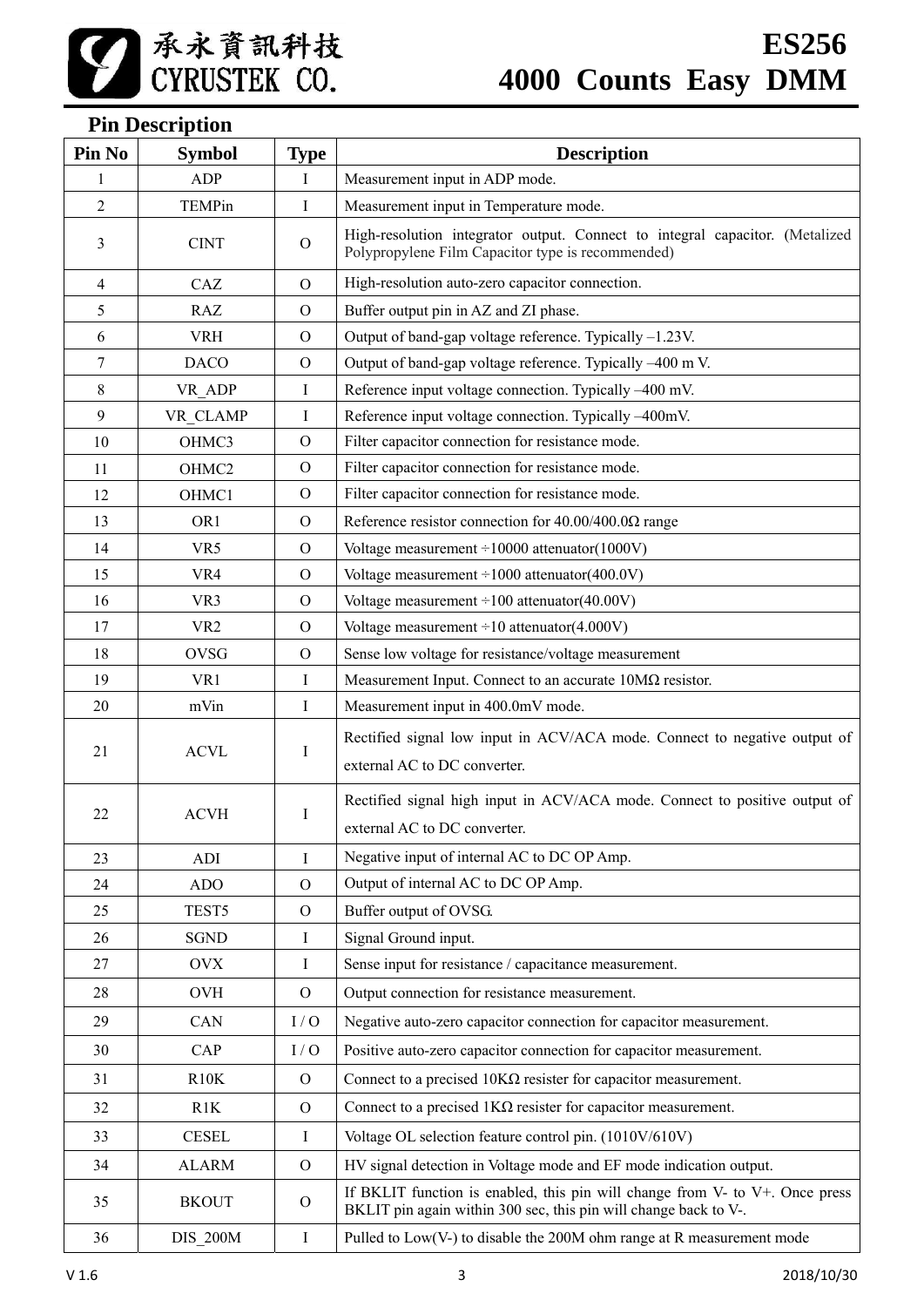| 承永資訊科技<br>| CYRUSTEK CO.

# **Pin Description ( Continued )**

| Pin No    | <b>Symbol</b>        | <b>Type</b>    | <b>Description</b>                                                             |  |
|-----------|----------------------|----------------|--------------------------------------------------------------------------------|--|
| 37        | <b>FREQ</b>          | $\mathbf I$    | Frequency counter input, offset V-/2 internally by the chip.                   |  |
|           |                      |                | Assert low (V-) to make serial data output function NOT available.             |  |
| 38        | DIS_RS232<br>Ι.      |                | Pulled to V+ to make serial data output ON always.                             |  |
|           |                      |                | In $\mu$ A or mA modes, it is used to control the ' $\mu$ ' or 'm' sign.       |  |
| 39        | <b>CLAMP</b>         | Ι              | Set to V- to enable clamp current mode and set initial voltage range to 400V.  |  |
| 40        | <b>DISDGB</b>        | $\mathbf I$    | Control warning buzzer output at HV mode. Pulled to low is not available.      |  |
|           |                      |                | Pulled to low to make back light function enabled. Push KEY larger than 2 sec. |  |
| 41        | <b>BKLIT</b>         | Ι              | to enable BKOUT pin.                                                           |  |
| 42        | <b>APOSEL</b>        | Ι              | Idle time selection for auto power off feature.                                |  |
|           |                      |                | Current mode OL indication for 2000A (CLAMP = V-) or 20A (CLAMP =              |  |
| 43        | <b>ASEL</b>          | $\bf{I}$       | Floating) ranges                                                               |  |
| 44        | <b>TSYMB</b>         |                | Pulled to V- to disable input terminal symbol displayed on the LCD panel       |  |
|           |                      | $\bf{I}$       | selection pin.                                                                 |  |
| 45        | <b>TSEL</b>          | $\mathbf I$    | Pulled to V- to enable auto range for TEMP mode.                               |  |
| 46        | <b>DIOV</b>          | $\bf{I}$       | Pulled to V- to select the open voltage of diode mode to 2.8V.                 |  |
| 47        | BP4                  | $\mathbf{O}$   | LCD backplane 4.                                                               |  |
| 48        | BP3                  | $\mathcal{O}$  | LCD backplane 3.                                                               |  |
| 49        | BP <sub>2</sub>      | $\overline{O}$ | LCD backplane 2.                                                               |  |
| 50        | BP1                  | $\overline{O}$ | LCD backplane 1.                                                               |  |
| $51 - 68$ | <b>SEG18 - SEG01</b> | $\Omega$       | LCD segment line $01 - 18$ .                                                   |  |
| 69        | <b>MMX</b>           | $\bf{I}$       | Pulse to V- to enable MAX/MIN function.                                        |  |
| 70        | <b>REL</b>           | Ι              | Pulse to V- to enable/disable Relative function or Zero function.              |  |
| 71        | NC                   |                | Not conneted                                                                   |  |
| 72        | <b>KEY</b>           | I              | Pulse to V- to change mode.                                                    |  |
|           |                      |                | Pulse to V- to enable HOLD function. Pulse to V- larger than one second to     |  |
| 73        | <b>HOLD</b>          | $\bf{I}$       | enable RS232 output. When RS232 output is enabled, the APO will be disabled    |  |
|           |                      |                | automatically.                                                                 |  |
| 74        | <b>RANGE</b>         | $\bf{I}$       | Pulse to V- to enable manual mode and manual range selection.                  |  |
| 75        | <b>CALEN</b>         | $\bf{I}$       | Pulled to V- to enable the calibration scheme.                                 |  |
| 76-77     | OSC1-2               | $\blacksquare$ | Connect to 4MHz crystal oscillator                                             |  |
| 78        | <b>SLEEP</b>         | $\Omega$       | Sleep mode indicator, asserts low in SLEEP mode.                               |  |
| 79        | <b>RSOUT</b>         | $\Omega$       | Serial data output.                                                            |  |
| 80        | <b>BZOUT</b>         | $\Omega$       | Outputs a 2KHz audio frequency signal for driving piezoelectric buzzer         |  |
| 81        | FC5                  | Ι              | Switch 5 for function selection.                                               |  |
| 82        | FC4                  | $\mathbf I$    | Switch 4 for function selection.                                               |  |
| 83        | FC3                  | Ι              | Switch 3 for function selection.                                               |  |
| 84        | FC <sub>2</sub>      | I              | Switch 2 for function selection.                                               |  |
| 85        | FC1                  | $\bf{I}$       | Switch 1 for function selection.                                               |  |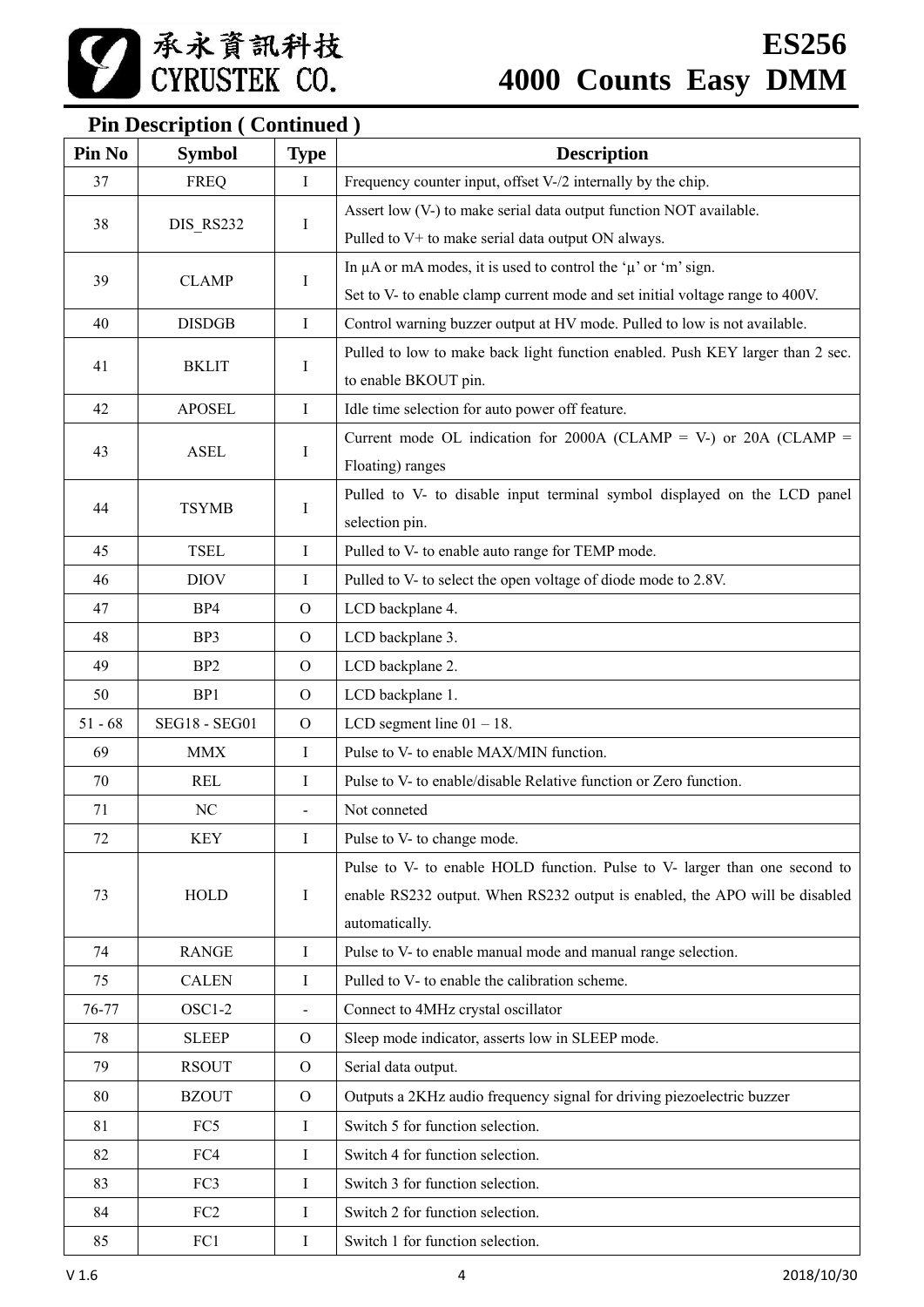# **Pin Description ( Continued )**

| Pin No | <b>Symbol</b> | <b>Type</b> | <b>Description</b>                                                                            |
|--------|---------------|-------------|-----------------------------------------------------------------------------------------------|
| 86     | <b>SLACDC</b> | I           | Select initial DC/AC state.                                                                   |
| 87     | <b>CN</b>     | $\Omega$    | Negative capacitor connection for on-chip DC-DC converter.                                    |
| 88     | CP            | $\Omega$    | Positive capacitor connection for on-chip DC-DC converter.                                    |
| 89     | <b>SCLP</b>   | $\Omega$    | Output to EEPROM 24LC02 clock.                                                                |
| 90     | <b>SDAP</b>   | I/O         | Input / Output from to EEPROM 24LC02 data. Open drain output.                                 |
| 91     | <b>LBAT</b>   | $\mathbf I$ | Multi-level low battery configuration input. Simple external resistor divider is<br>required. |
| 92     | $V -$         | P           | Negative supply voltage.                                                                      |
| 93     | V-            | P           | Negative supply voltage.                                                                      |
| 94     | <b>COFFN</b>  | $\Omega$    | Offset canceled capacitor negative terminal for temperature mode                              |
| 95     | <b>COFFP</b>  | $\Omega$    | Offset canceled capacitor positive terminal for temperature mode                              |
| 96     | $V^+$         | $\Omega$    | Output of on-chip DC-DC converter.                                                            |
| 97     | <b>DGND</b>   | P/G         | Digital ground.                                                                               |
| 98     | <b>AGND</b>   | P/G         | Analog ground.                                                                                |
| 99     | <b>AGND</b>   | P/G         | Analog ground.                                                                                |
| 100    | <b>IVS</b>    | $\perp$     | Measurement input in uA/mA current mode.                                                      |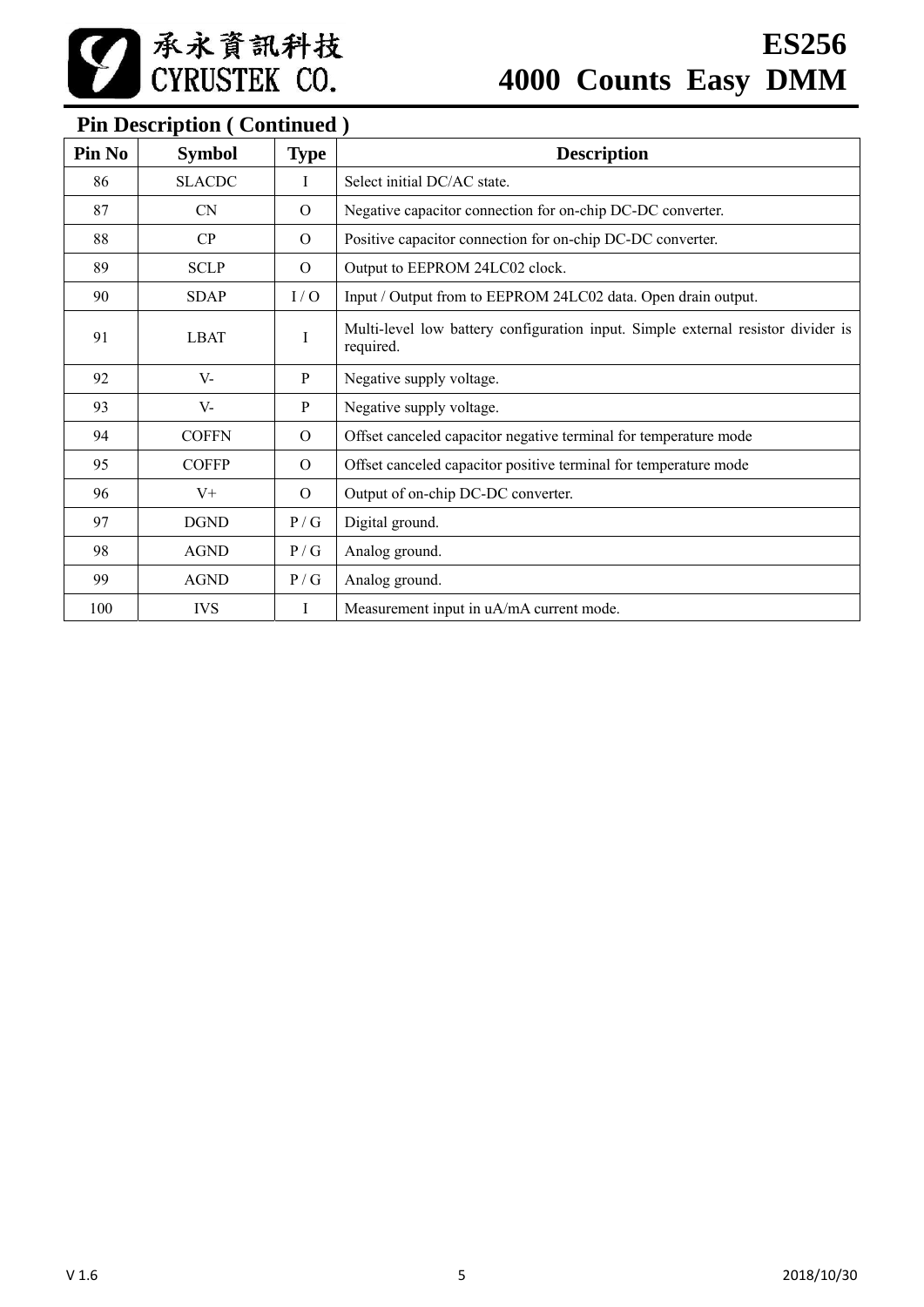

### **Absolute Maximum Ratings**

| <b>Characteristic</b>           | Rating                              |
|---------------------------------|-------------------------------------|
| Supply Voltage (V- to AGND)     | -4V                                 |
| Analog Input Voltage            | V- $-0.6$ to V+ $+0.6$              |
| $V_{+}$                         | $V^+ \geq (AGND/DGND+0.5V)$         |
| AGND/DGND                       | $AGND/DGND \ge (V-0.5V)$            |
| Digital Input                   | V--0.6 to DGND $+0.6$               |
| Power Dissipation. Flat Package | 500mW                               |
| <b>Operating Temperature</b>    | -20 $\degree$ C to 70 $\degree$ C   |
| Storage Temperature             | $-45^{\circ}$ C to 125 $^{\circ}$ C |

### **Electrical Characteristics**

 $Ta = 18 - 28 °C$ 

| Parameter                                              | <b>Symbol</b> | <b>Test Condition</b>                                        | Min.                     | Typ.     | <b>Max</b>               | <b>Units</b>          |
|--------------------------------------------------------|---------------|--------------------------------------------------------------|--------------------------|----------|--------------------------|-----------------------|
| Power supply                                           | $V -$         |                                                              | 2.4                      | $-3.0$   | 3.3                      | V                     |
| Operating supply current In                            | $I_{DD}$      | Normal operation                                             | $\overline{\phantom{0}}$ | 1.8      | 2.5                      | mA                    |
| DCV mode                                               | $I_{SS}$      | In sleep mode                                                |                          |          | 10                       | $\mu A$               |
| Voltage roll-over error                                | <b>REV</b>    | $10M\Omega$ input resistor                                   |                          |          | $\pm 0.1$                | $%F.S^1$              |
| Voltage nonlinearity                                   | <b>NLV</b>    | Best case straight line<br>CINT=MPR capacitor                |                          |          | $\pm 0.1$                | $\%$ F.S <sup>1</sup> |
| Zero input reading                                     |               | $10M\Omega$ input resistor<br>$(V=-3V)$                      | $-000$                   | 000      | $+000$                   | counts                |
| Band-gap reference voltage                             | $\rm V_{REF}$ | $100K\Omega$ resistor between<br>VRH & AGND                  | $-1.30$                  | $-1.23$  | $-1.16$                  | V                     |
| Open circuit voltage for $400\Omega$<br>measurement    |               | $V=3V$                                                       |                          | $-3.0$   |                          | V                     |
| Open circuit voltage for other<br>$\Omega$ measurement |               |                                                              | $-1.19$                  | $-1.08$  | $-0.97$                  | V                     |
| Peak<br>peak<br>backplane<br>to<br>voltage             |               | $-3.3V \le V \le 2.2V$                                       | 3.0                      | 3.1      | 3.2                      | $\mathbf V$           |
| Internal<br>pull-high<br>0V<br>to                      |               | Between V- pin and<br>HOLD, RANGE, KEY,<br>FC1-FC5, BKLIT,   |                          | 1.2      |                          | $\mu A$               |
| current                                                |               | Between V- pin<br>and RS232                                  |                          | 11       |                          | $\mu A$               |
| AC/DC scan mode sensitivity                            |               | <b>ACV</b> selected                                          |                          | 300      |                          | mVrms                 |
| AC frequency response at                               |               | $\pm 1\%$                                                    | $\overline{\phantom{a}}$ | 40-400   |                          | HZ                    |
| 4.000V range                                           |               | $\pm 5\%$ (No compensated)                                   | $\overline{\phantom{0}}$ | 400-2000 | $\overline{\phantom{0}}$ |                       |
| Multi-level low battery                                | $\rm V_{t1}$  |                                                              |                          | 2.15     |                          |                       |
| detector                                               | $V_{t2}$      | LBAT9 vs. V-                                                 |                          | 1.82     | $\hspace{0.05cm}$        | V                     |
| Reference voltage temperature<br>coefficient           | $TC_{RF}$     | $-20^{\circ}$ C <t<sub>A&lt;70<math>^{\circ}</math>C</t<sub> |                          | 100      |                          | ppm/°C                |
| Capacitance measurement                                |               | 4nF-400uF (Residual                                          | $-1.0$                   |          | 1.0                      | $\frac{0}{0}$         |
| accuracy                                               |               | value is not included)                                       | $-3$                     |          | 3                        | counts                |
| Capacitance measurement                                |               | 4mF/40mF                                                     | $-3.0$                   |          | 3.0                      | $\frac{0}{0}$         |
| accuracy                                               |               |                                                              |                          |          | 3                        | counts                |

Note:

1. 4000 counts Full Scale.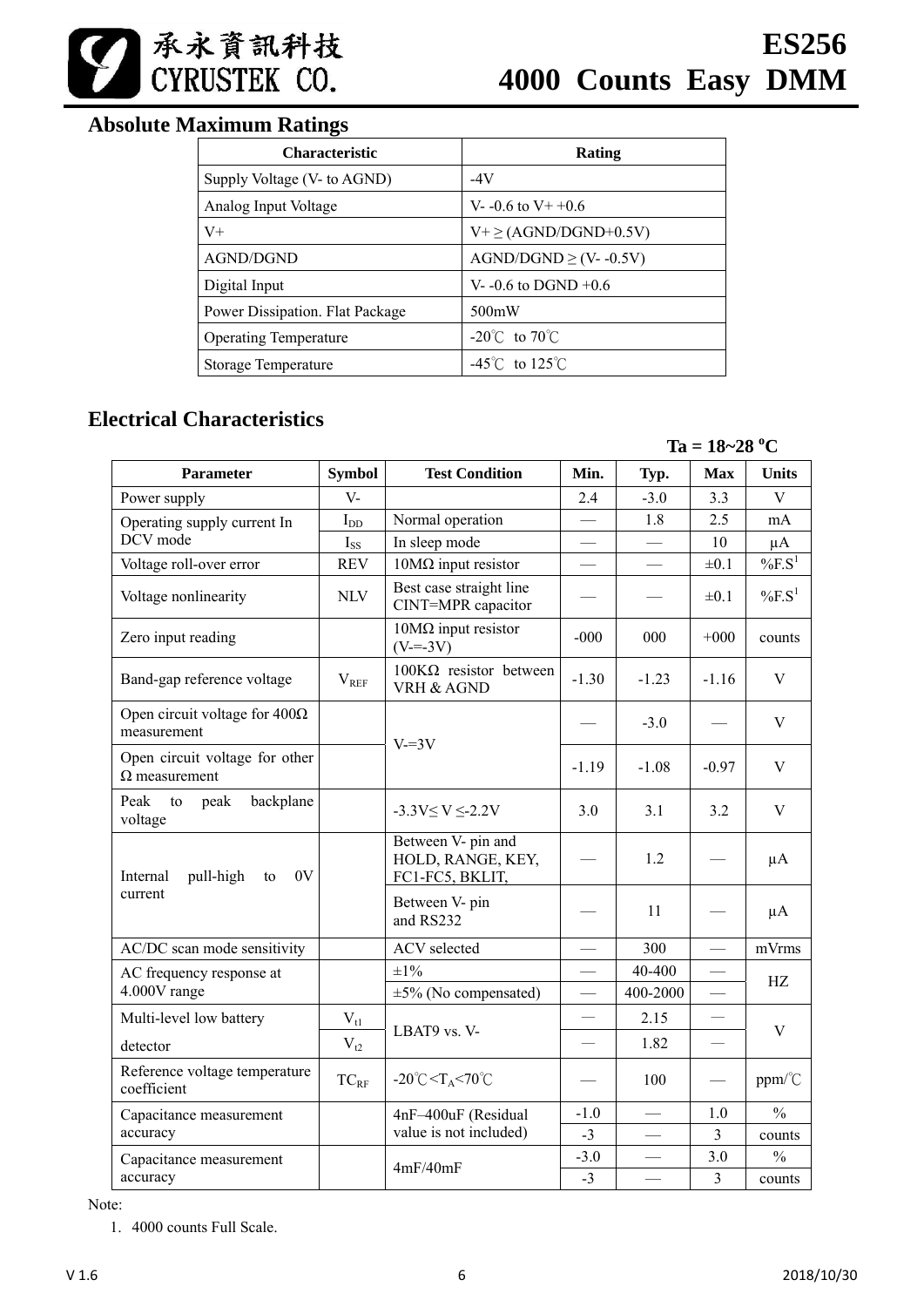

# **ES256 4000 Counts Easy DMM**

### **Function Description**

### **1.Operating Modes**

### **1.1. Semi-auto calibration scheme**

ES256 includes DMM & Clamp-on meter features in single chip. DMM manufacturers need the calibration process in production. The traditional solution needs the variable resistors for calibration by manual adjustment. ES256 provide another calibration scheme and the most variable resistors could be ignored. When ES256 is at OFF-state, pull *CALEN* (pin 75) to V- to active the calibration scheme after re-power on. A digital controlled voltage output will be active from DACO. When semi-auto calibration scheme is active, use **HOLD** (or **REL**) key to decrease voltage and use **RANGE (**or **MMX)** key to increase the voltage. Decrease the reference voltage means the counts on display will be increased. Increase the reference voltage means the counts on display will be decreased. The adjustment step is approximate one count. If coarse adjustment is required, push **HOLD** (or **REL**) and **RANGE (**or **MMX)** larger than one second to speed up to approximate 10 counts per second. After calibration process is finished, push **HOLD** (or **REL**) and **RANGE (**or **MMX)** simultaneously less than 1 second to save the digital controlled code to external EEPROM (24LC02).



The semi-auto calibration scheme supports the following eleven measurement modes. When *CALEN* pin is active, set the proper function switches or push KEY to choose the target measurement mode. When mode is selected, the LCD segment of Unit at related measurement will be blinking.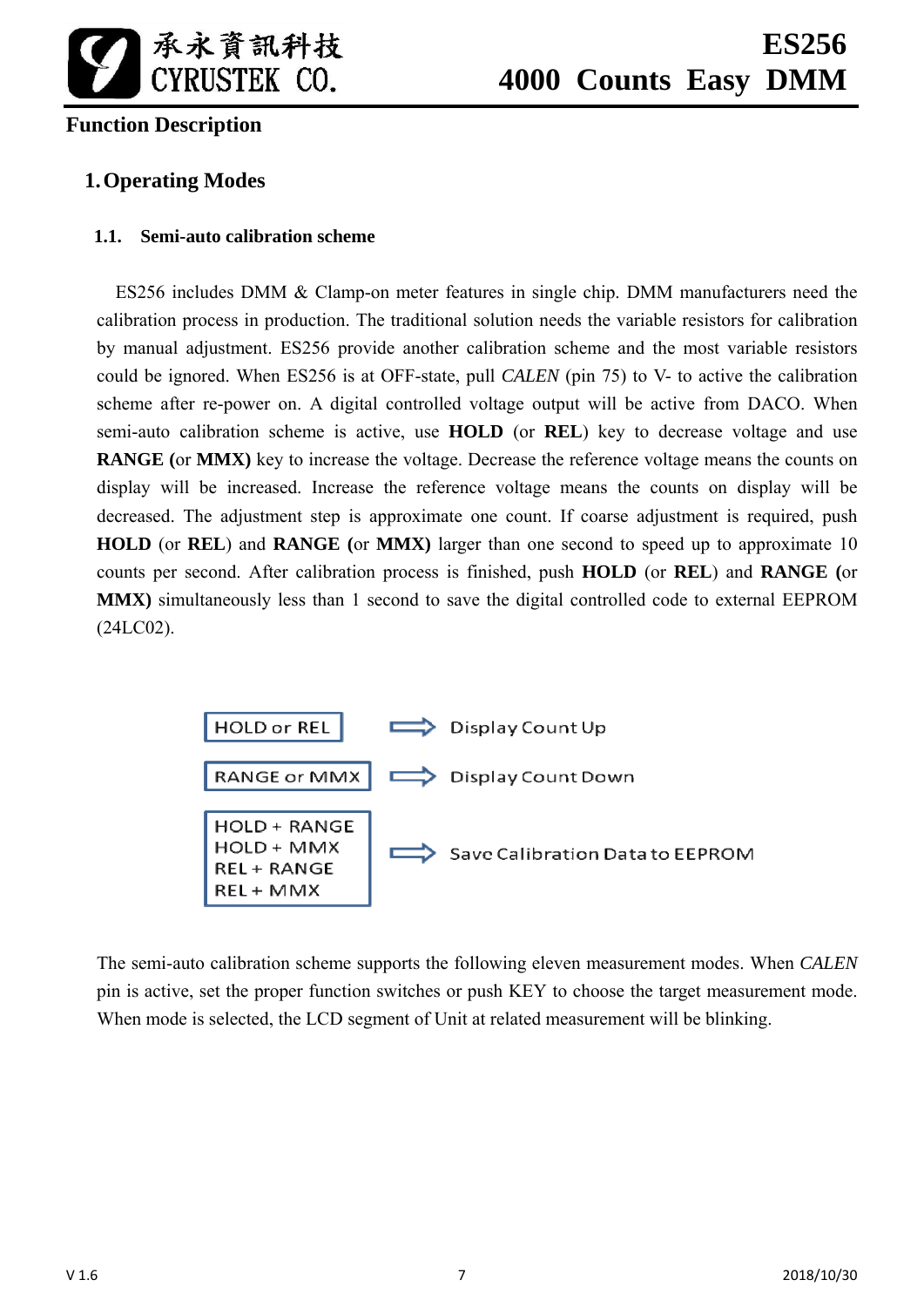

| Mode                                                            | <b>Default Range For CAL</b>                                      | <b>Remark</b>                                                                                           |  |
|-----------------------------------------------------------------|-------------------------------------------------------------------|---------------------------------------------------------------------------------------------------------|--|
| Voltage Measurement                                             | 4.000V (DC/AC separated)                                          | Accuracy of other ranges is guaranteed                                                                  |  |
| mV Voltage Measurement                                          | 400.0mV (DC/AC separated)                                         | by external resistor network.                                                                           |  |
| DC Current Measurement For<br>Multi-meter (uA/mA)               | N/A                                                               | The same configuration for DCV<br>mode.                                                                 |  |
| <b>AC Current Measurement For</b><br>Multi-meter (uA/mA)        | AC 400.0uA / AC 40.00mA                                           | Select lower range for calibration in<br>AC mode. Higher range calibration<br>use the same as ACV mode. |  |
| DC Current Measurement For<br>Multi-meter (A)                   | 4A or 20A                                                         | Auto 2 ranges choose one, proposed to<br>use a large range to calibration.                              |  |
| AC Current Measurement For<br>Multi-meter (A)                   | 4A or 20A                                                         | individual<br>$\overline{2}$<br>Auto<br>ranges<br>for<br>calibration is necessary.                      |  |
| DC Current Measurement for<br>(Clamp-meter application)         | 40A or 400A<br>(one of both modes chosen for<br>calibration)      | Auto 2 ranges choose one, proposed to<br>use a large range to calibration.                              |  |
| <b>AC Current Measurement for</b><br>higher range (Clamp-meter) | 999.9A or 2000A<br>(one of both modes chosen for<br>calibration)  | Auto 2 ranges separated for calibration                                                                 |  |
| AC Current Measurement for<br>lower range (Clamp-meter)         | 40.00A or 400.0A<br>(one of both modes chosen for<br>calibration) | is necessary.                                                                                           |  |
| Current measurement for<br>Clamp-meter application              | 4A/40A/400A/2000A<br>(DC/AC separated)                            | Manual<br>$\overline{4}$<br>for<br>ranges<br>separated<br>calibration is necessary                      |  |
| <b>Capacitor Measurement</b>                                    | 40.00nF/40.00uF                                                   | 2 ranges separated for calibration                                                                      |  |
| Temperature Measurement                                         | 400.0°C                                                           | Lower range in auto temperature<br>measurement.                                                         |  |
| <b>ADP</b> Measurement                                          | 4000 / 400.0 / 40.00 / 4.000                                      | 4 ranges separated for calibration.                                                                     |  |

After calibration procedure is finished, set ES256 to OFF-state and set *CALEN* (pin75) to DGND or kept floating to return to normal mode operation after re-power on.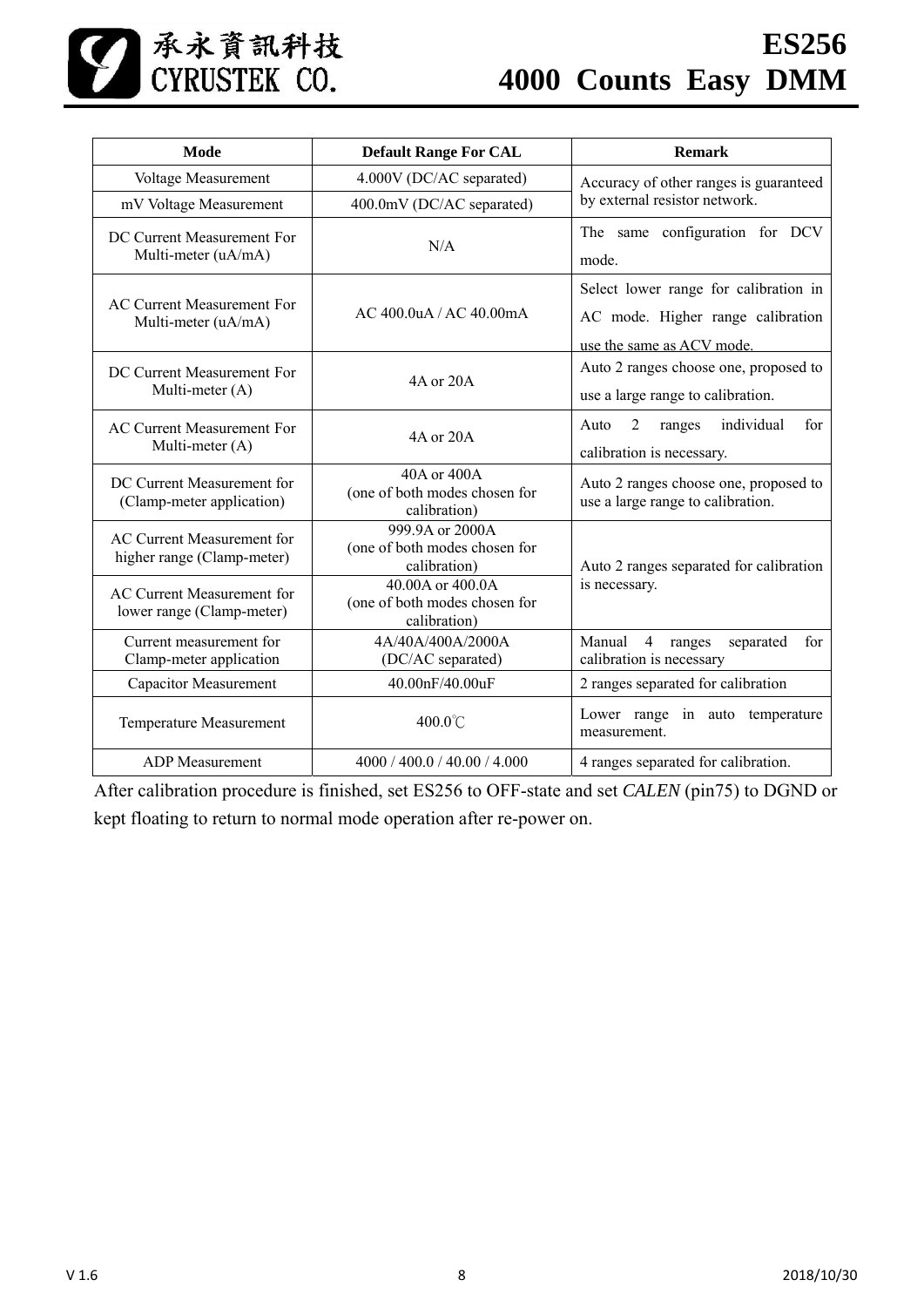### **1.2. Voltage Measurement**

A re-configurable voltage divider automatically provides a suitable range in voltage measurement mode. 400.0mV range is independent and manual mode. It takes input signal from *mVin (*pin20). The following table summarizes the Full-Scale ranges in each configuration.

| <b>Configuration</b> | <b>Full Scale Range</b> | <b>Divider Ratio</b> | <b>Resister Connection</b> | <b>Input Pin</b>  | <b>CAL</b> |
|----------------------|-------------------------|----------------------|----------------------------|-------------------|------------|
| VR1                  | 400.0mV                 |                      | $\blacksquare$             | $mV$ in V.S. SGND | Yes        |
| VR2                  | 4.000V                  | 1/10                 | $VR2 (1.111 M\Omega)$      | VR1 V.S. SGND     | Yes        |
| VR3                  | 40.00V                  | 1/100                | VR3 $(101K\Omega)$         | VR1 V.S. SGND     | N/A        |
| VR4                  | 400.0V                  | 1/1000               | VR4 $(10.01K\Omega)$       | VR1 V.S. SGND     | N/A        |
| VR5                  | $1000\mathrm{V}$        | 1/10000              | VR5 $(1K\Omega)$           | VR1 V.S. SGND     | N/A        |

Note: The *CLAMP* pin is used to control the voltage start range from 4.000V or 400.0V. Set to V- to select the initial range at 400.0V and set to floating state to select the initial range at 4.000V.

The ES256 support the hazardous live voltage warning. When the voltage measured exceeds the level defined, the buzzer generates 2KHz beep and *ALARM* (pin 34) drive high output (V+ level) periodically. It can remind the user to notice the hazardous voltage. The buzzer sound warning could be cancelled by *DISDGB* (pin40).

### **1.2.1. OL Selection**

ES256 has a voltage OL selection feature archived by configuring the pin *CESEL (pin33)*. In automatic voltage mode, ES256 will show OL when the voltage exceeds the defaulted level. If *CESEL* is connected to V-, ES256 will have a 1010V overflow level in voltage mode. If *CESEL* connected to DGND, the overflow level will be set to 610V in DCV and ACV mode. The configuration of CESEL is listed below. When *CESEL* is kept floating, ACV OL level is set to 760V.

#### **For ACV/DCV voltage modes:**

|            |       | <b>CESEL</b> |                 |
|------------|-------|--------------|-----------------|
|            | V-    | <b>DGND</b>  | <b>Floating</b> |
| <b>DCV</b> | 1010V | <b>610V</b>  | <b>1010V</b>    |
| ACV        | 1010V | <b>610V</b>  | <b>760V</b>     |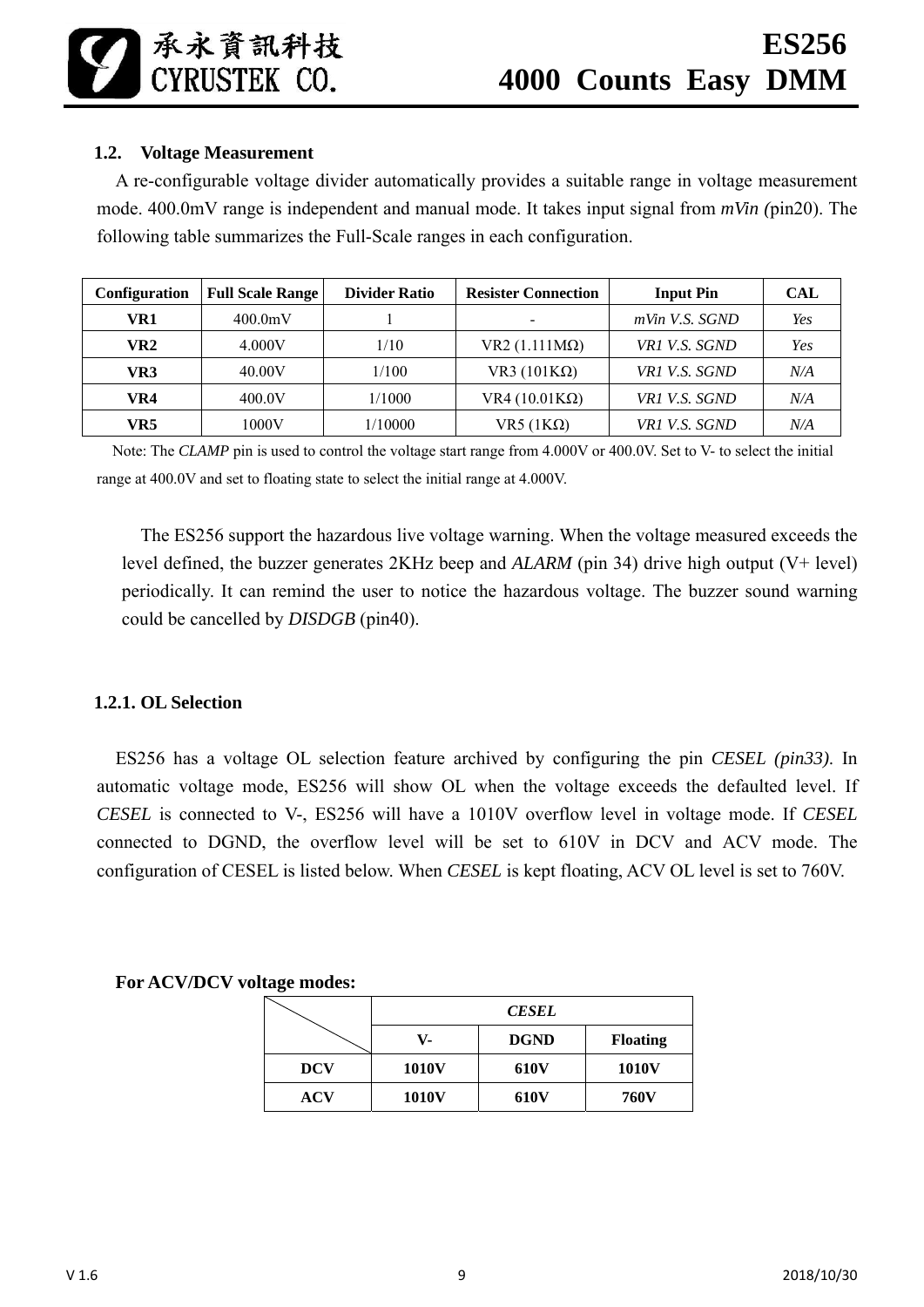### **1.3. Current Measurement For Multi-meter**

承永資訊科技

CYRUSTEK CO.

ES256 has 3 automatic current measurement modes for multi-meter. The following table summarizes the full-scale range of each mode. When ES256 operates in the current measurement modes for multi-meter, it takes high input from pin *IVS*, low input from pin *SGND* and reference voltage from calibration scheme.

| Mode       | $FC1 - 4$  | <b>Full Scale</b>                   | <b>Input Terminal</b> | CAL                |
|------------|------------|-------------------------------------|-----------------------|--------------------|
| Automatic1 | 1, 1, 0, 1 | $400.0\mu$ A / $4000\mu$ A          | IVS V.S. SGND         | $AC$ 400 $\mu A^3$ |
| Automatic2 | 1,1,1,1    | $40.00 \text{mA} / 400.0 \text{mA}$ | <b>IVS V.S. SGND</b>  | $AC$ 40m $A^3$     |
| Automatic3 | 0,0,0,0    | 4.000A/20.00A <sup>2</sup>          | IVS V.S. SGND         | Yes                |

Note:

1. Connect *Clamp* (pion39) to V- will disable the " $\mu_2$ " / "m<sub>2</sub>" symbol on LCD panel.

2. Connect *ASEL* (pin43) to V- will set maximum readings of input for Automatic3 mode to 10.00A.

3. DCuA/DCmA use the same configuration as DCV mode. AC higher range use the same configuration as ACV mode.

#### **1.4. Current Measurement For Clamp-meter**

ES256 has 2 automatic and 4 manual current measurement modes for Clampmeter. The following table summarizes the Full-Scale range of each mode. When ES256 operate in the automatic modes and the manual mode1~4, it takes high input from *IVS* pin, low input from SGND and reference voltage from *VR\_CLAMP*.

| Mode       | $FC1 - 4$ | <b>CLAMP</b>     | Range                       | <b>Max full scale</b>   | <b>Input Terminal</b> | <b>CAL</b> |
|------------|-----------|------------------|-----------------------------|-------------------------|-----------------------|------------|
| Automatic1 | 1,1,0,1   | $\boldsymbol{0}$ | 400.0A / 2000A <sup>2</sup> | $40/200$ mV             | IVS V.S. SGND         | $Yes^4$    |
| Automatic2 | 1,1,1,1   | $\theta$         | 40.00A / 999.9A             | $40/1000$ mV            | <b>IVS V.S. SGND</b>  | $Yes^4$    |
| Automatic3 | 0,0,0,0   | $\theta$         | 4.000A / 40.00A             | $40/400$ mV             | IVS V.S. SGND         | $Yes^4$    |
| Manual1    | 1,1,0,0   | X                | 4.000A                      | $400 \text{ mV}$        | <b>IVS V.S. SGND</b>  | Yes        |
| Manual2    | 1,0,0,0   | X                | 40.00A                      | $400 \text{ mV}$        | <b>IVS V.S. SGND</b>  | Yes        |
| Manual3    | 1,0,1,0   | X                | 400.0A                      | $400 \text{ mV}$        | <b>IVS V.S. SGND</b>  | Yes        |
| Manual4    | 1,0,0,1   | X                | 1000A or $2000A2$           | 100 or $200 \text{ mV}$ | IVS V.S. SGND         | Yes        |

Note:

1. Connect *CLAMP* to V- will disable the " $\mu_2$ " / "m<sub>2</sub>" symbol on LCD panel.

2. Connect *ASEL* to V- will set maximum of input for Automatic1 & Manual4 modes to 1000A.

3. In DC current modes for clamp-meter, ES257 provides **Zero Function (pin70)** for offset removing.

4. AC Lower range calibration use the same configuration as Manual3 ACA mode. AC Higher range calibration use the same configuration as Manual4 ACA mode.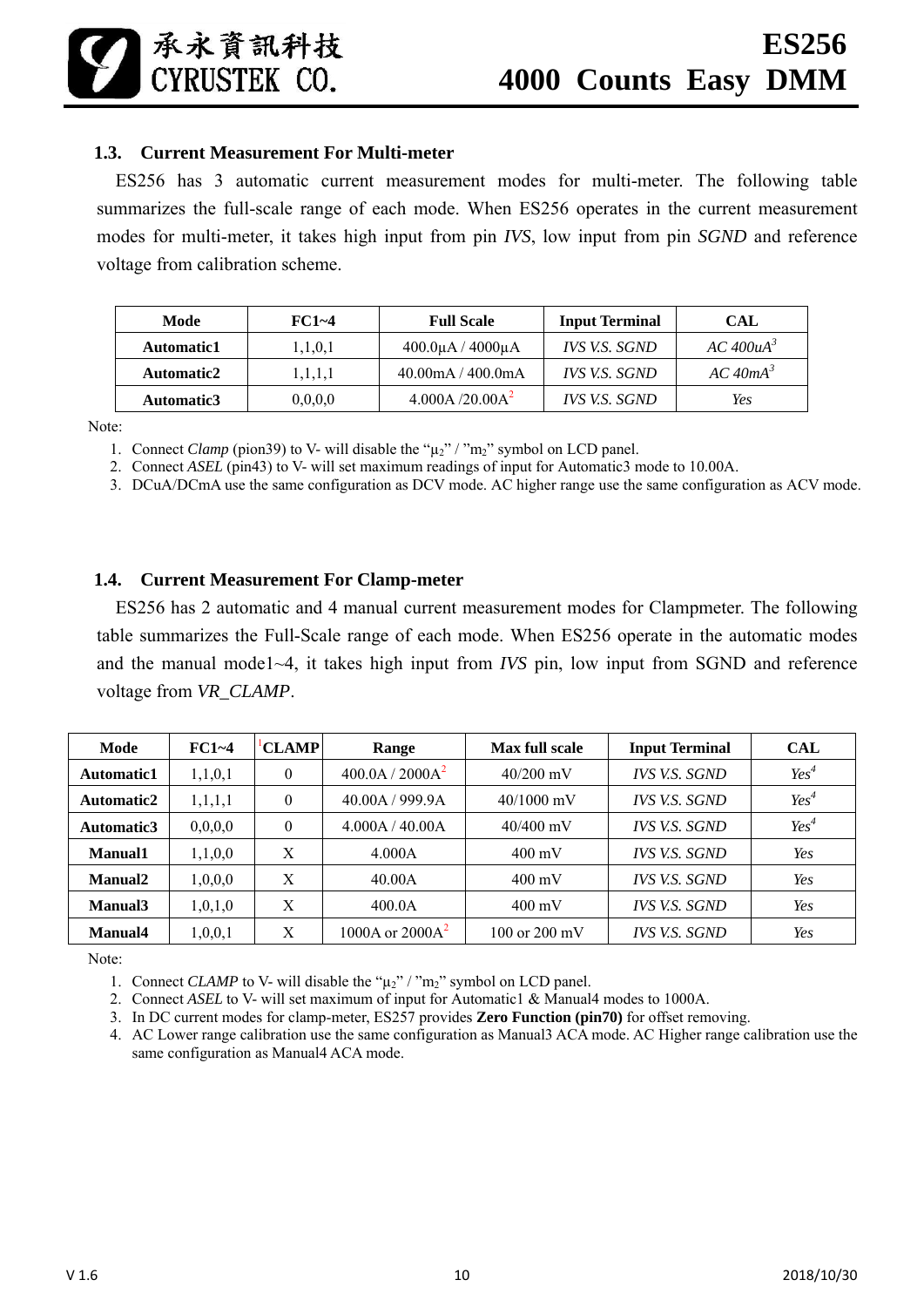

#### **1.5. Resistance Measurement**

A re-configurable divider automatically provides a suitable Full-Scale range in resistance measurement mode.

The following table summarizes the full-scale ranges and the reference resistors in each configuration.

| Configuration   | <b>Full Scale Range</b> | <b>Relative Resistor</b> | <b>Equivalent value</b> |
|-----------------|-------------------------|--------------------------|-------------------------|
| OR <sub>0</sub> | $40.00\Omega$           | OR <sub>1</sub>          | $100\Omega$             |
| OR <sub>1</sub> | $400.0\Omega$           | OR <sub>1</sub>          | $100\Omega$             |
| OR <sub>2</sub> | $4.000K\Omega$          | VR <sub>5</sub>          | $1K\Omega$              |
| OR3             | $40.00K\Omega$          | <b>VR4    VR1</b>        | $10K\Omega$             |
| OR4             | $400.0K\Omega$          | $VR3 \parallel VR1$      | $100K\Omega$            |
| OR <sub>5</sub> | $4.000 \text{M}\Omega$  | <b>VR2    VR1</b>        | $1\text{M}\Omega$       |
| OR6             | $40.00 \text{M}\Omega$  | VR1                      | $10M\Omega$             |
| OR7             | $200.0 \text{M}\Omega$  | VR 1                     | $10M\Omega$             |

#### **1.6. Capacitance Measurement**

The following table summarizes the eight ranges of capacitance measurement mode.

| $\mathbf{Configuration}^1$ | <b>Full Scale Range</b> | <b>Relative Resistor</b> | <b>Measurement Period</b>     |
|----------------------------|-------------------------|--------------------------|-------------------------------|
| $C1^3$                     | 4.000nF                 | Ratio to C <sub>2</sub>  | $0.33$ sec                    |
| $C2^2$                     | 40.00nF                 | CAL.                     | $0.33$ sec                    |
| C <sub>3</sub>             | 400.0nF                 | Ratio to C <sub>2</sub>  | $1.15$ sec                    |
| C <sub>4</sub>             | 4.000uF                 | Ratio to C <sub>2</sub>  | $1.15 \text{ sec}$            |
| C <sub>5</sub>             | 40.00uF                 | CAL.                     | $0.26$ sec                    |
| C6                         | $400.0$ uF              | Ratio to C5              | $2.6 \text{ sec}(\text{max})$ |
| C7                         | $4.000$ mF              | Internal matching        | $2.6 \text{ sec}(\text{max})$ |
| C8                         | $40.00$ mF              | Internal matching        | $26 \text{ sec}(\text{max})$  |

Note:

- 1. In order to obtain an accurate reading, a capacitor must be discharged before measurement begins. The chip has a built-in discharge mode to automatically discharge the capacitor. In discharge mode, the main-display shows **dIS.C**. Discharging through the chip is quite slow. We recommend users to discharge the capacitor with some other apparatus.
- 2. The C2 range is calibrated in calibration scheme.
- 3. The C1 range residual offset could be compensated by the small capacitors near to OVH pin.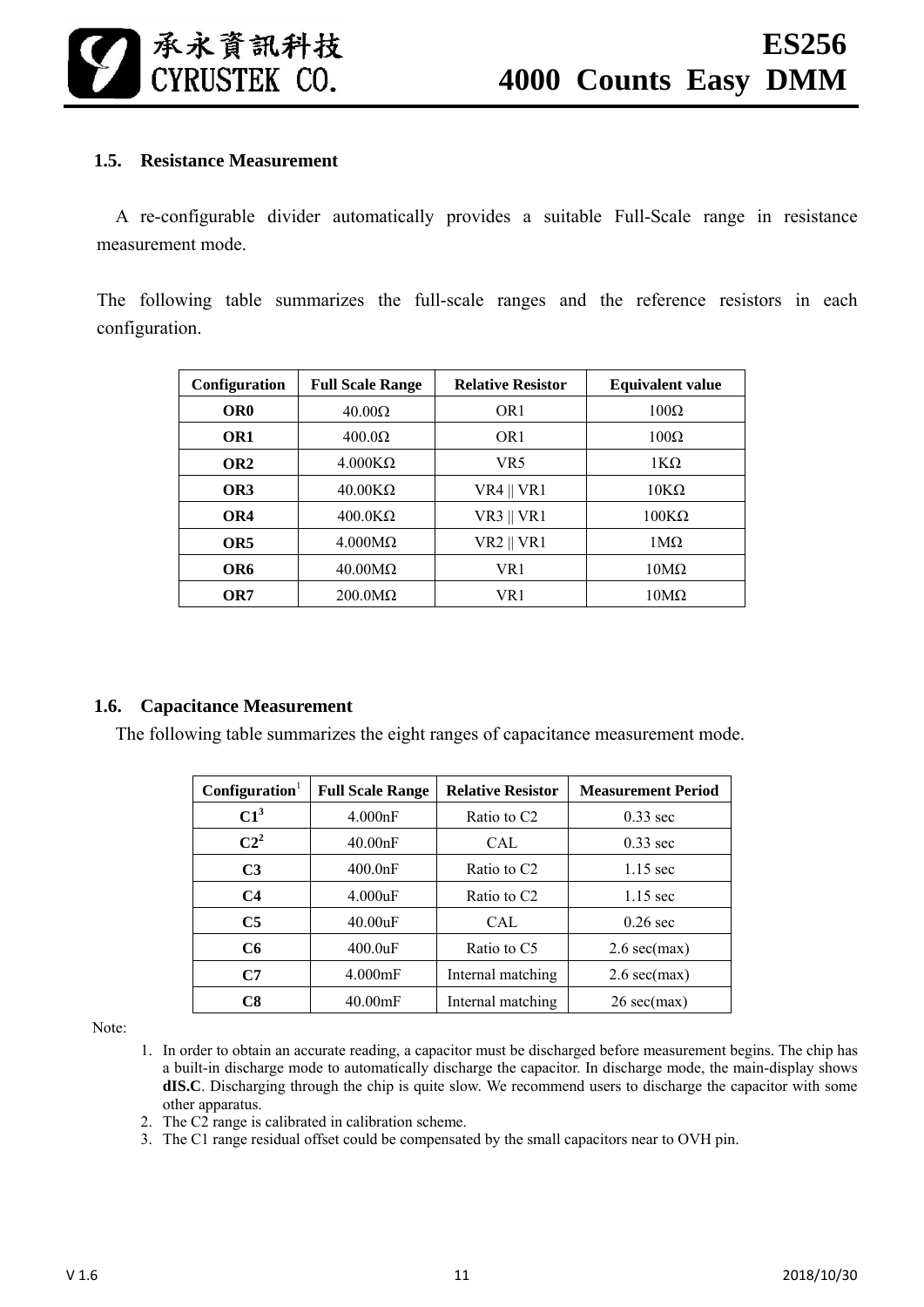### **1.7. Continuity Check**

Continuity check shares the same configuration with  $400.0\Omega$  manual resistance measurement mode and has buzzer output to indicate continuity. The buzzer generates 2KHz beep and *ALARM* (pin 34) drive high output (V+ level) whenever the reading is less than 30 $\Omega$ . The ES256 built in a high-speed short detection circuit and the detection could be less than 10ms.

#### **1.8. Diode Measurement**

Diode measurement mode shares the same configuration with 4.000V manual voltage measurement mode and has buzzer output to indicate continuity. When the good diode is measured, a single beep will be generated. The buzzer generates a 2KHz sound and *ALARM* (pin 34) drive high output (V+ level) whenever the reading is less than 30mV. If the test circuit is open or the voltage drop between the two ports of the diode under test is larger than 2V or 2.8V (depends on *DIOV* pin level), the LCD panel will show "OL".

|    | <b>DIOV</b>          |       |  |  |  |
|----|----------------------|-------|--|--|--|
|    | <b>DGND/Floating</b> |       |  |  |  |
| ОL | 2.000V               | 2.80V |  |  |  |

The ES256 also support a LED forward voltage measurement mode. It is necessary to use external source to achieve the measurement. The following table  $\&$  diagram summarizes the diode  $\&$  LED measurement mode.

| Mode | <b>SLACDC</b> | FC1~5 | <b>Full Scale</b> | <b>Input Terminal</b> |
|------|---------------|-------|-------------------|-----------------------|
| LED. |               |       | 3.50V             | VR1 V.S. SGND         |

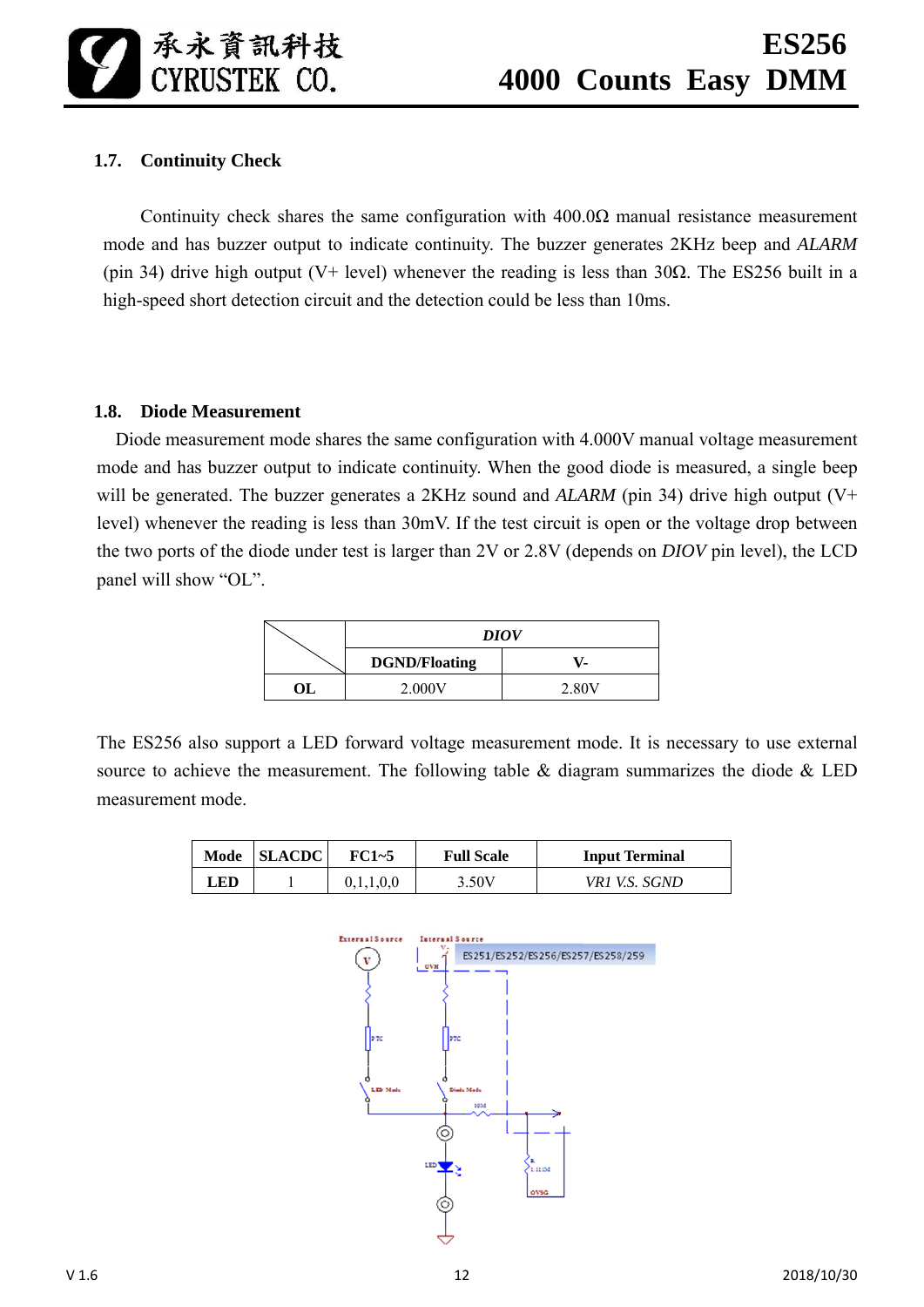### **1.9. Frequency Counter**

承永資訊科技<br>CYRUSTEK CO.

The time base of the frequency counter is derived from an external crystal oscillator by

$$
T_{counter} = \frac{4,000,000}{F_{osc}}
$$

Where  $F_{osc}$  is the frequency of the crystal oscillator. Thus, the counter has a 1-second time base when a 4MHz oscillator is used. The frequency counter can select the proper range automatically or manually. Auto-range operation extends over six decades, from 400.0Hz to 40.00MHz. The following table summarizes the Full-Scale range of the frequency counter.

| Range           | <b>Full Scale</b> |
|-----------------|-------------------|
| FR1             | 400.0Hz           |
| FR <sub>2</sub> | 4.000KHz          |
| FR3             | 40.00KHz          |
| FR4             | 400.0KHz          |
| FR <sub>5</sub> | 4.000MHz          |
| FR6             | 40.00MHz          |

\*If input frequency is less than 1.0Hz, ES256 will show **0.0Hz**

#### **1.10. Electrical field detection mode**

ES256 supports a non-contact AC voltage measurement, which is called electric field measurement also. The ADC input is configured from *ADP* pin vs. *SGND*. When no or less electric field is detected, the LCD display shows "EF". If the electric field is detected, the strength will be showed on the LCD display by "-" not digits type. Level 1(equivalent to 12.5% full scale of ADC) is "-" and the level 4(equivalent to 100% full scale of ADC) is "----". Additional beeper (*BUZOUT* pin) and LED alarm (*ALARM* pin) will be active from ES256. The frequency of buzzer and LED alarm depends on the strength of electric field also. The faster beeper means the stronger electric field (AC voltage) is sensed.

| Mode | $FC1 - 4$ | <b>SLACDC</b> | <b>Input Terminal</b> |  |
|------|-----------|---------------|-----------------------|--|
| EF   |           |               | ADP V.S. SGND         |  |



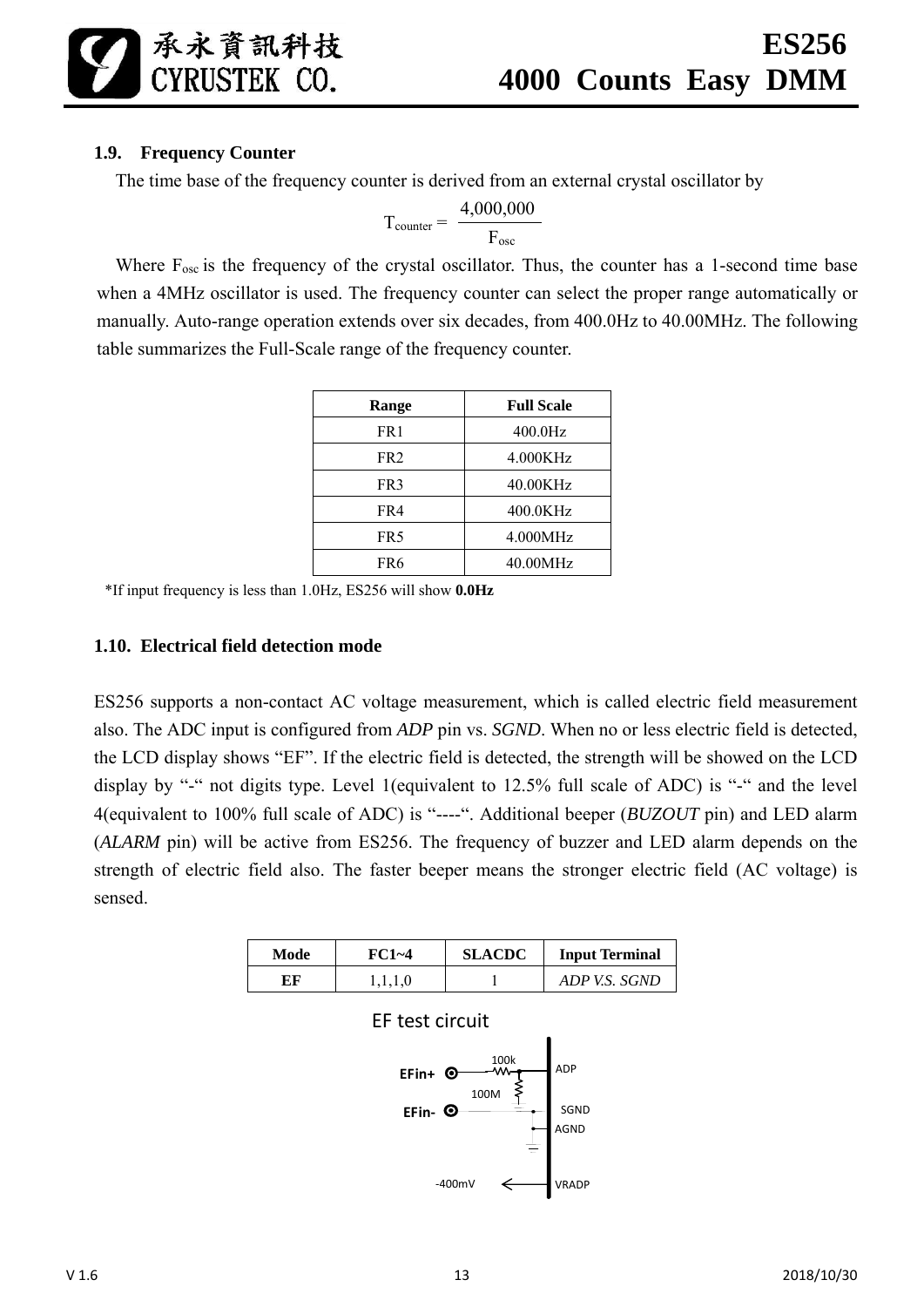

### **1.11. Temperature Measurement mode**

Temperature measurement mode takes input signal from *TEMPin* (pin2). The ES256 has ºC to ºF scale translation circuit and standard K-type thermocouple reference table is built-in. External cold-junction compensation circuit is still necessary. In temperature measurement mode, there is automatic mode and manual mode. The *TSEL* pin (pin45) is used to control the automatic mode  $(0.1^{O}C)^{O}C$  resolution) or manual mode  $(0.1^{O}C$  resolution) selection. *TSYMB* (pin 44) could enable or disable display of input terminal symbol on the LCD panel (SEG18).

|                      | Manual range           | Auto Range                               |
|----------------------|------------------------|------------------------------------------|
| <sup>o</sup> C range | -200.0 °C ~ 400.0 °C   | $-200.0$ °C $\sim$ 400.0 °C<br>/ 1350 °C |
| <sup>o</sup> F range | $-328.0$ °F ~ 999.9 °F | $-328.0$ °F ~ 999.9 °F<br>$/2462$ °F     |

#### **1.12. ADP**

ES256 provides 4 manual range ADP measurement modes for user define. The *ADP* pin is auxiliary input terminal for ADC of ES256. The full scale for ADP mode is 400.0mV. If FC5=0, the minus sign will not be shown on LCD segment.

| Mode             | $FC1 - 4$  | <b>SLACDC</b> | <b>Full Scale</b> | <b>Input Terminal</b> | CAL |
|------------------|------------|---------------|-------------------|-----------------------|-----|
| ADP <sub>0</sub> | 0,0,1,1    |               | 4000              | ADP V.S. SGND         | Yes |
| ADP1             | 0, 0, 0, 1 |               | 400.0             | ADP V.S. SGND         | Yes |
| ADP2             | 0,1,1,1    |               | 40.00             | ADP V.S. SGND         | Yes |
| ADP3             | 0,0,1,0    |               | 4.000             | ADP V.S. SGND         | Yes |

Note: If FC5 is set to V-, the minus sign will be disabled.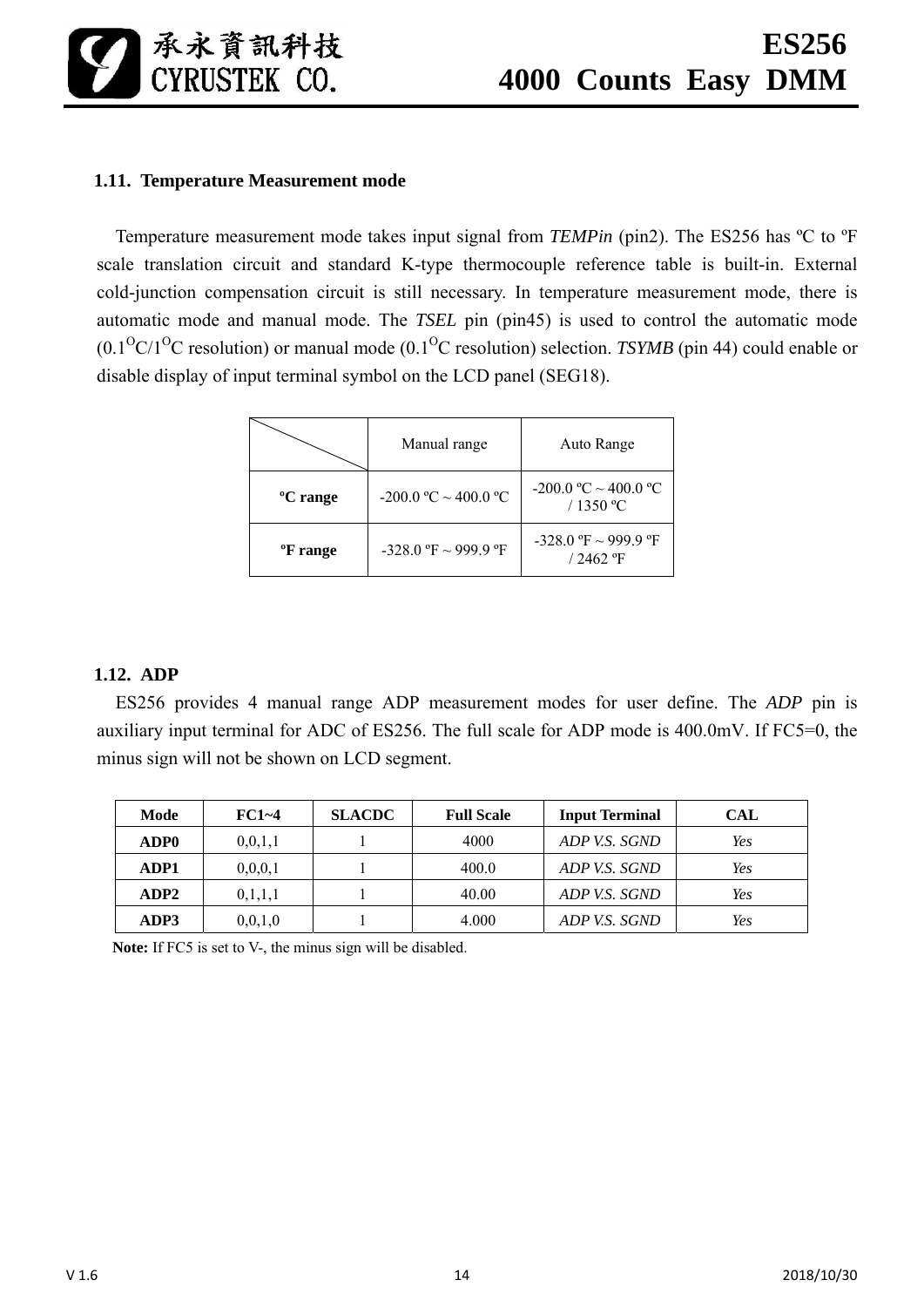### **1.13. Auto Power Off And Idle Time Selection**

ES256 has a default auto power off function. If the meter is idle for more than the given idle time duration, the chip automatically turns the power off. The idle time to trigger the auto power off function is determined by *APOSEL* (pin 42). If *APOSEL* is connected to V-, the idle time will be set to 30 minutes. If pin *APOSEL* is floating, the idle Time will be set to 15 minutes. When APO is occurred, the state of the meter is reserved. The APO symbol on the LCD panel indicates whether the auto power off is enabled or not. In some cases, user might want to disable Auto power off. There are two ways to disable this feature as following:

- 1. Power on the meter when any of the push functions, except for **HOLD,** is pressed down.
- 2. In addition, when RS232 output is active, the auto power off function is also disabled automatically.

**Note: Powering on the meter while pressing HOLD and lasts 2 seconds turns on all LCD segments until HOLD is pressed again.** 

#### **1.14. Sleep**

The meter enters sleep mode after auto power off. The *SLEEP* (pin 78) asserts low (V-) in the sleep mode, and asserts high (V+, not 0V) after re-power on.

### **1.15. Re-Power On**

 After auto power-off, pushing any of the push function or changing the rotary mode can turn on the meter again. If the meter is re-powered on by changing the rotary mode, the saved state is cleared. If the meter is re-powered on by push functions, the chip restores the saved state and enters HOLD mode. The LCD displays the saved value.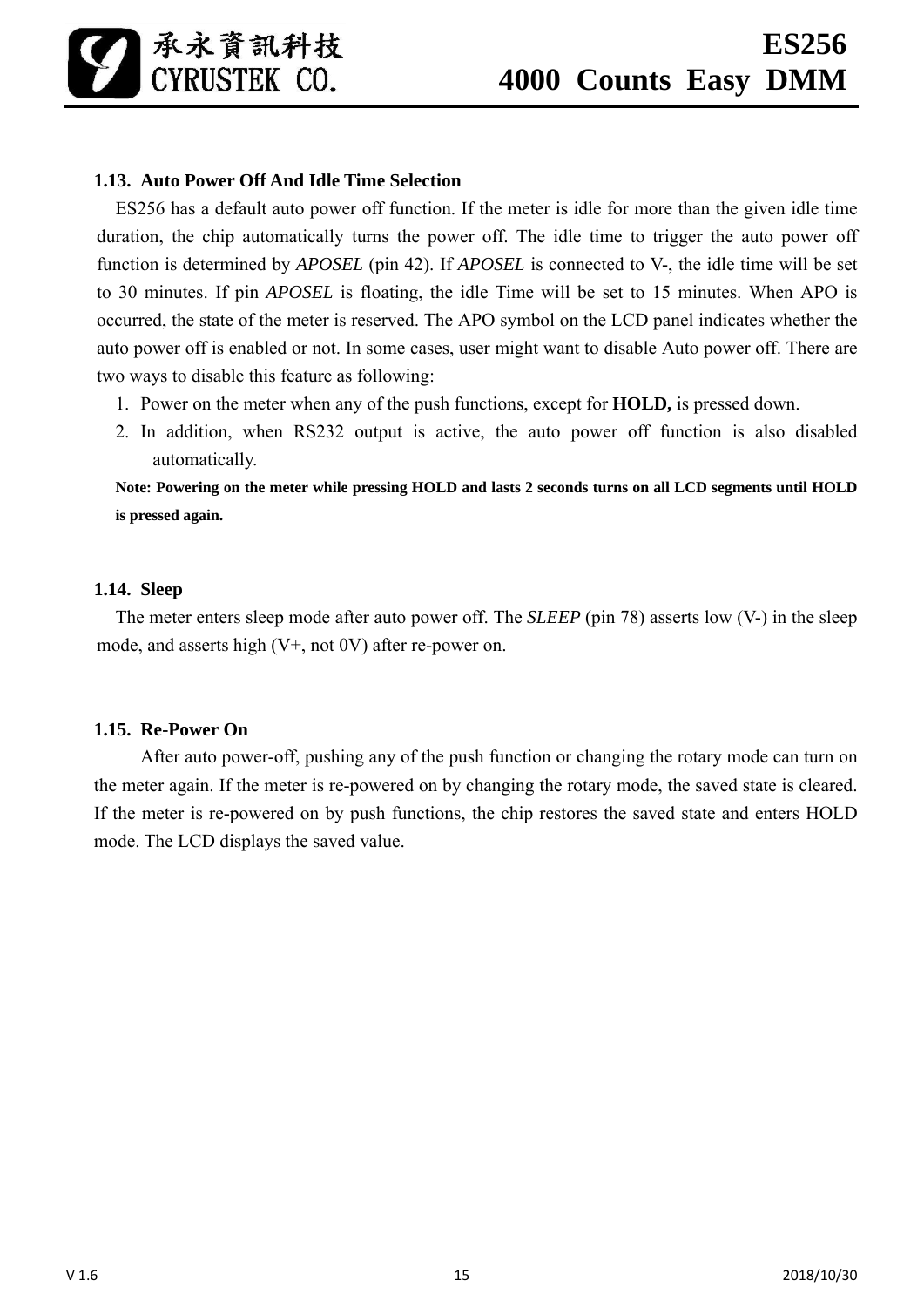### **1.16. Hazardous Voltage Indication**

The ES256 could provide the AC/DC hazardous voltage indication for voltage/resistor/capacitor/diode/frequency modes. Of course, the indication could support LCD symbol /LED /Buzzer driving simultaneously. Especially ES256 could detect the AC voltage in DCV mode and detects the DC voltage in ACV mode. It means if not proper AC or DC voltage signal exists on the DUT when DCV or ACV measurement mode is set, the HV indication will be active.

| Function / Range    | Input DC voltage (typ.) | Input AC voltage (typ.) |
|---------------------|-------------------------|-------------------------|
| $AC$ mV             | $> +3V$                 | OL                      |
| AC 6V               | $> +20V$                | OL                      |
| $AC 60V - 1000V$    | $> +100V$               | $>$ 30V                 |
| DC mV               | OL.                     | $>$ 3Vrms (40-1kHz)     |
| DC 6V               | OL.                     | $>$ 20Vrms (40-1 kHz)   |
| DC 60V-1000V        | $>$ 30V or $<$ -30V     | $> 90$ Vrms (40-1 kHz)  |
| Frequency modes     | $> 70V$ or $< -70V$     | $>40$ Vrms (40-1 kHz)   |
| Res/Cap/Diode modes | $>10V$ or $\leq -10V$   | $>10V$ rms (40-1 kHz)   |

### **HV indication criterion**

**Note: If AC+DC signal is applied, the voltage criterion will be changed.**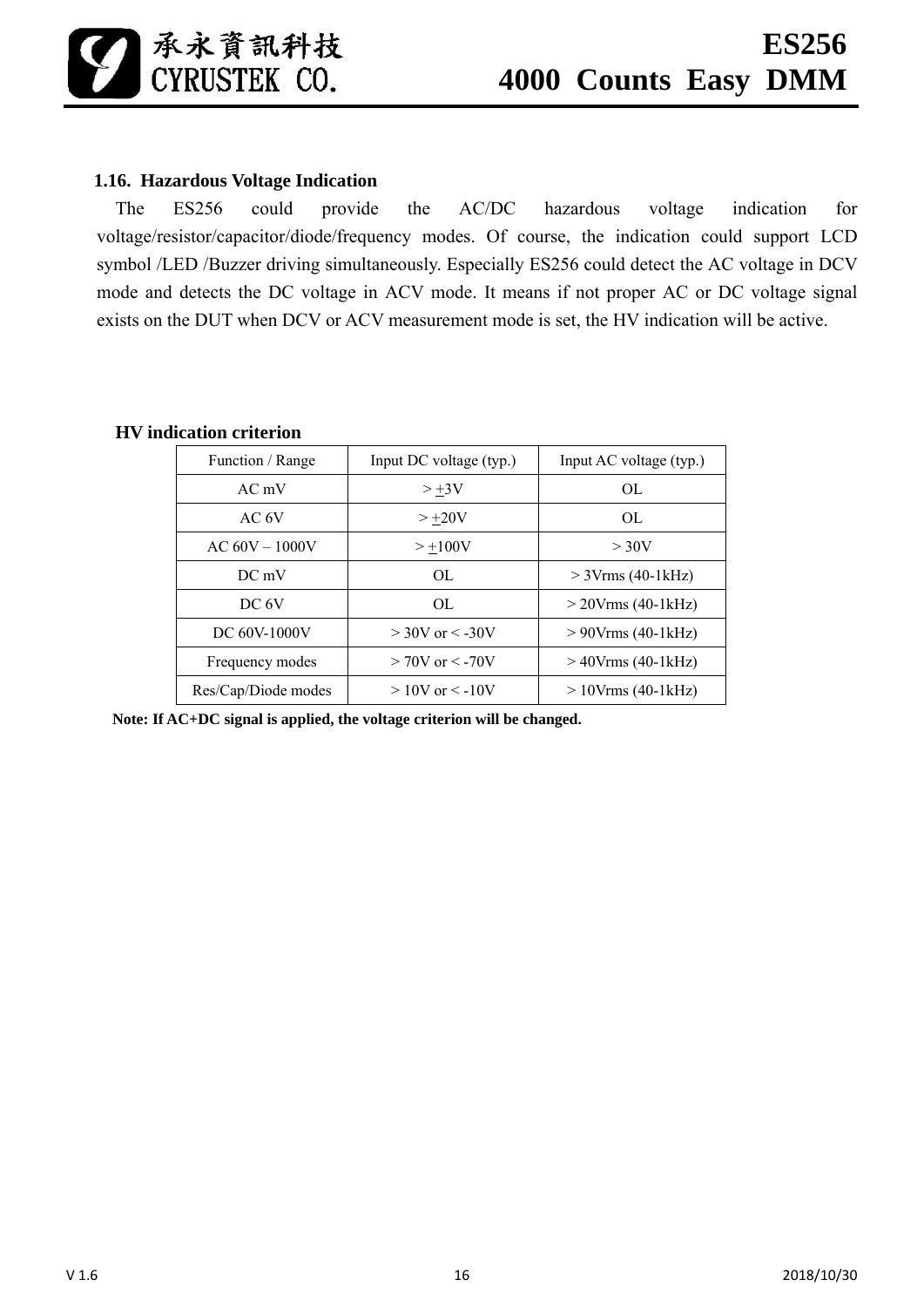承永資訊科技 CYRUSTEK CO.

### **1.17. Multi-level Low Battery Voltage Detection**

ES256 provides a voltage detection input (pin 91: *LBAT*) for multi-level low battery application. There are two internal voltage reference Vt1 & Vt2 for comparing with *LBAT*. If *LBAT* is larger than Vt1, the LCD segment of SLB1 – SLB3 will active always. This status implies Full battery. When *LBAT* is less than Vt1 but larger than Vt2, the LCD segment of SLB1 will disappear and this status implies Half battery. When *LBAT* is less than Vt2, the LCD segment of SLB2 will disappear and this status implies low battery. When the Low battery status lasts for 10 seconds, the LCD segment of SLB3 will be blinking. When the SLB3 is blinking for ~20 seconds, the operation of meter will be inhibited and LCD panel will show " Lo.bt" symbol. In this case, it is suggested to replace a new battery immediately. After "Lo.bt" appears and lasts for around 80 seconds, ES256 will enter to auto power off mode instantly.



Low battery test circuit (a)



Low battery test circuit (b)

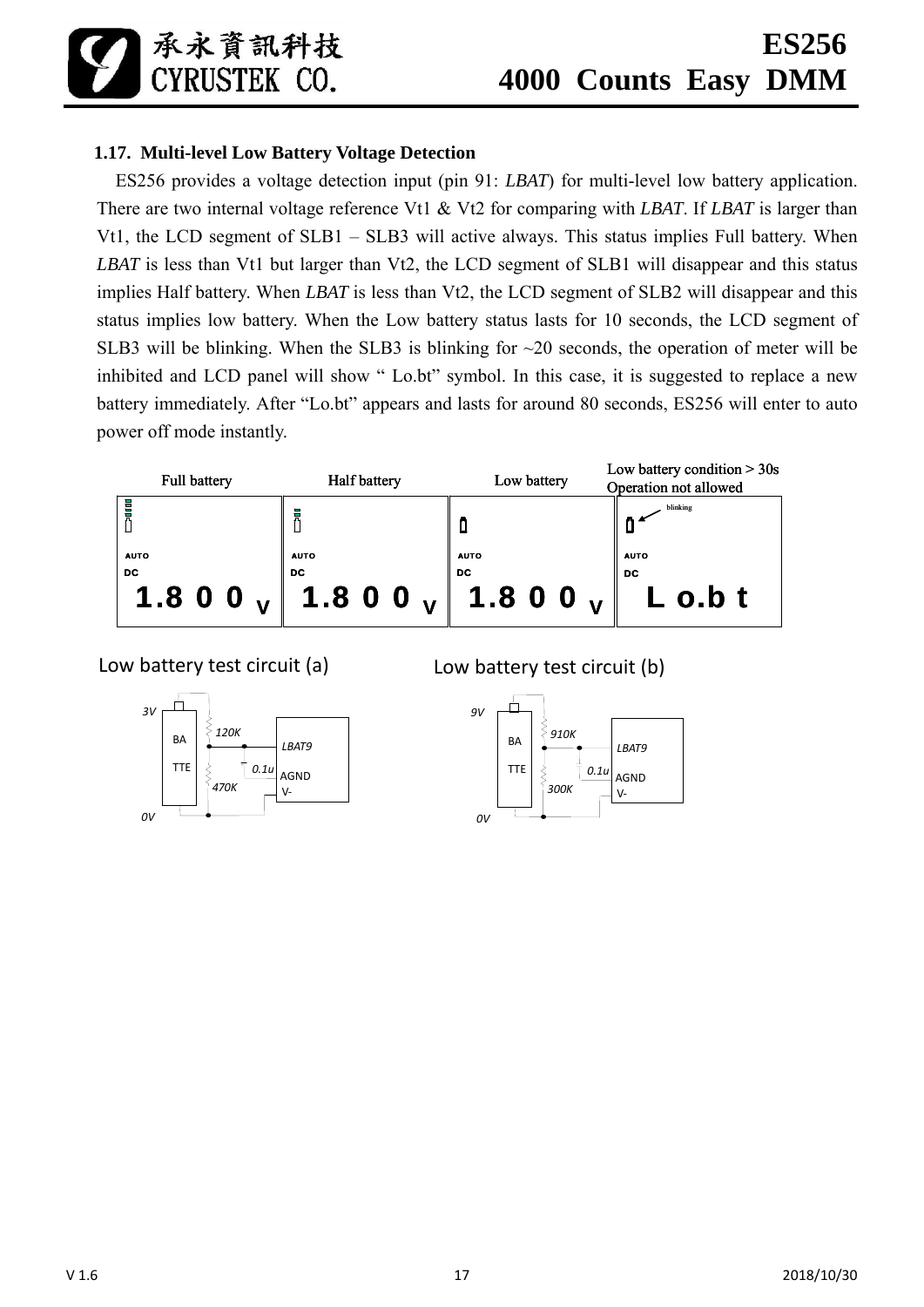承永資訊科技<br>CYRUSTEK CO.

### **2.Measurement Mode Switching**

Measurement mode depends on the logic level of *SLACDC, FC1, FC2, FC3, FC4, FC5* and **KEY** selection. When *FC5* is high, the measurement mode list is shown below:

| <b>SLACDC</b>    | FC1              | FC <sub>2</sub>  | FC3              | FC4              | Mode                                          | <b>KEY</b> selection                                    |
|------------------|------------------|------------------|------------------|------------------|-----------------------------------------------|---------------------------------------------------------|
| $\boldsymbol{0}$ | $\mathbf{1}$     | $\boldsymbol{0}$ | $\mathbf{1}$     | $\mathbf{1}$     | DC Voltage Measurement                        | $DCV \leftrightarrow ACV$                               |
| $\boldsymbol{0}$ | $\mathbf{1}$     | $\mathbf{1}$     | $\mathbf{0}$     | $\mathbf{1}$     | $^{23}$ Auto DC Current Measurement( $\mu$ A) | $DCA \leftrightarrow ACA$                               |
| $\boldsymbol{0}$ | $\mathbf{1}$     | $\mathbf{1}$     | 1                | $\mathbf{1}$     | $^{23}$ Auto DC Current Measurement(mA)       | $DCA \leftrightarrow ACA$                               |
| $\mathbf{0}$     | $\mathbf{0}$     | $\mathbf{0}$     | $\mathbf{0}$     | $\overline{0}$   | <sup>23</sup> Auto DC Current Measurement(A)  | $DCA \leftrightarrow ACA$                               |
| $\overline{0}$   | $\mathbf{1}$     | $\mathbf{1}$     | $\mathbf{1}$     | $\overline{0}$   | <b>Resistance Measurement</b>                 | $\Omega \to$ Continuity $\to$ Diode $\to$ Cap           |
| $\boldsymbol{0}$ | $\mathbf{1}$     | $\mathbf{1}$     | $\boldsymbol{0}$ | $\overline{0}$   | <sup>3</sup> Manual DC 4.000A                 | $DCA \leftrightarrow ACA$                               |
| $\mathbf{0}$     | $\mathbf{1}$     | $\mathbf{0}$     | $\mathbf{0}$     | $\overline{0}$   | <sup>3</sup> Manual DC 40.00A                 | $DCA \leftrightarrow ACA$                               |
| $\boldsymbol{0}$ | $\mathbf{1}$     | $\boldsymbol{0}$ | $\mathbf{1}$     | $\boldsymbol{0}$ | <sup>3</sup> Manual DC 400.0A                 | $DCA \leftrightarrow ACA$                               |
| $\boldsymbol{0}$ | $\mathbf{1}$     | $\mathbf{0}$     | $\mathbf{0}$     | $\mathbf{1}$     | <sup>3</sup> Manual DC 4000A                  | $DCA \leftrightarrow ACA$                               |
| $\mathbf{0}$     | $\mathbf{0}$     | $\mathbf{0}$     | $\mathbf{1}$     | $\mathbf{1}$     | Resistance Measurement                        | $\Omega \leftrightarrow$ Continuity                     |
| $\mathbf{0}$     | $\mathbf{0}$     | $\mathbf{0}$     | $\mathbf{0}$     | $\mathbf{1}$     | Continuity Check                              | Continuity $\leftrightarrow$ Diode                      |
| $\boldsymbol{0}$ | $\mathbf{0}$     | $\mathbf{1}$     | $\mathbf{1}$     | $\mathbf{1}$     | <b>Resistance Measurement</b>                 | $\Omega \rightarrow$ Continuity $\rightarrow$ Diode     |
| $\mathbf{0}$     | $\boldsymbol{0}$ | $\mathbf{0}$     | $\mathbf{1}$     | $\overline{0}$   | Frequency Measurement                         |                                                         |
| $\boldsymbol{0}$ | $\mathbf{0}$     | $\mathbf{1}$     | $\mathbf{1}$     | $\boldsymbol{0}$ | Capacitance Measurement                       |                                                         |
| $\boldsymbol{0}$ | $\boldsymbol{0}$ | $\mathbf{1}$     | $\boldsymbol{0}$ | $\boldsymbol{0}$ | Auto Temperature Measurement                  | $^{\circ}C \leftrightarrow ^{\circ}F$                   |
| $\mathbf{0}$     | $\boldsymbol{0}$ | $\mathbf{1}$     | $\mathbf{0}$     | $\mathbf{1}$     | <b>DCmV</b>                                   | $DCmV \leftrightarrow ACmV$                             |
| $\mathbf{1}$     | $\mathbf{1}$     | $\mathbf{0}$     | $\mathbf{1}$     | $\mathbf{1}$     | AC Voltage Measurement                        | $\text{ACV} \leftrightarrow \text{DCV}$                 |
| $\mathbf{1}$     | $\mathbf{1}$     | $\mathbf{1}$     | $\boldsymbol{0}$ | $\mathbf{1}$     | $^{23}$ Auto AC Current Measurement( $\mu$ A) | $ACA \leftrightarrow DCA$                               |
| $\mathbf{1}$     | $\mathbf{1}$     | $\mathbf{1}$     | $\mathbf{1}$     | $\mathbf{1}$     | $^{23}$ Auto AC Current Measurement(mA)       | $ACA \leftrightarrow DCA$                               |
| $\mathbf{1}$     | $\boldsymbol{0}$ | $\boldsymbol{0}$ | $\boldsymbol{0}$ | $\boldsymbol{0}$ | $^{23}$ Auto AC Current Measurement(A)        | $ACA \leftrightarrow DCA$                               |
| $\mathbf{1}$     | $\mathbf{1}$     | $\mathbf{1}$     | 1                | $\overline{0}$   | EF mode                                       |                                                         |
| $\mathbf{1}$     | $\mathbf{1}$     | $\mathbf{1}$     | $\mathbf{0}$     | $\overline{0}$   | <sup>3</sup> Manual AC 4.000A                 | $ACA \leftrightarrow DCA$                               |
| $\mathbf{1}$     | $\mathbf{1}$     | $\mathbf{0}$     | $\mathbf{0}$     | $\overline{0}$   | <sup>3</sup> Manual AC 40.00A                 | $ACA \leftrightarrow DCA$                               |
| $\mathbf{1}$     | $\mathbf{1}$     | $\boldsymbol{0}$ | $\mathbf{1}$     | $\boldsymbol{0}$ | <sup>3</sup> Manual AC 400.0A                 | $ACA \leftrightarrow DCA$                               |
| $\mathbf{1}$     | $\mathbf{1}$     | $\boldsymbol{0}$ | $\boldsymbol{0}$ | $\mathbf{1}$     | <sup>3</sup> Manual AC 4000A                  | $ACA \leftrightarrow DCA$                               |
| $\mathbf{1}$     | $\boldsymbol{0}$ | $\boldsymbol{0}$ | $\mathbf{1}$     | $\mathbf{1}$     | ADP0 (4000)                                   | $- - - -$                                               |
| $\mathbf{1}$     | $\boldsymbol{0}$ | $\boldsymbol{0}$ | $\mathbf{0}$     | 1                | ADP1(400.0)                                   |                                                         |
| $\mathbf{1}$     | $\boldsymbol{0}$ | $\mathbf{1}$     | 1                | $\mathbf{1}$     | $1$ ADP2 (40.00)                              | ----                                                    |
| $\mathbf{1}$     | $\boldsymbol{0}$ | $\boldsymbol{0}$ | 1                | $\boldsymbol{0}$ | $^{1}$ ADP3 (4.000)                           |                                                         |
| $\mathbf{1}$     | $\boldsymbol{0}$ | $\mathbf{1}$     | $\mathbf{1}$     | $\boldsymbol{0}$ | Scan ACV/DCV                                  | $SCAN \rightarrow DCV \rightarrow ACV \rightarrow SCAN$ |
| $\mathbf{1}$     | $\boldsymbol{0}$ | $\mathbf{1}$     | $\boldsymbol{0}$ | $\boldsymbol{0}$ | Auto Temperature Measurement                  | $\mathbb{P} \leftrightarrow \mathbb{C}$                 |
| $\mathbf{1}$     | $\boldsymbol{0}$ | $\mathbf{1}$     | $\boldsymbol{0}$ | $\mathbf{1}$     | $\rm{ACmV}$                                   | $ACmV \leftrightarrow DCMV$                             |

Note:

.

1. When FC5 is high, the ADP0, ADP1, ADP2 and ADP3 modes can display minus sign.

2. These modes could be designed for multimeter current modes, please refer to section 1.3.

3. These modes could be designed for clampmeter current modes, please refer to section 1.4.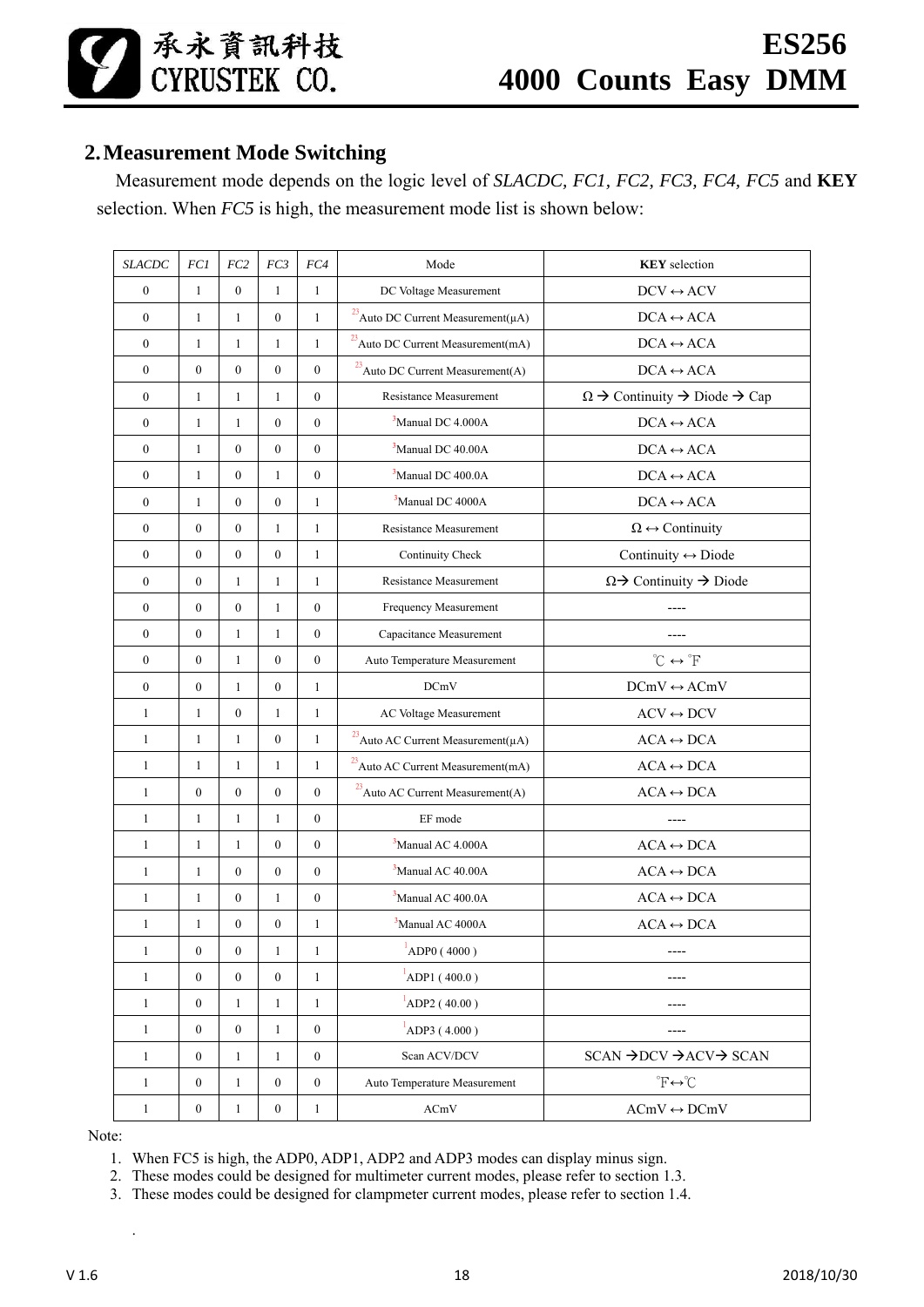

### **Measurement Mode Switching (Continued)**

Measurement mode depends on the logic level of *SLACDC, FC1, FC2, FC3, FC4, FC5* and **KEY** selection. When *FC5* is low, the KEY function is disabled in most modes. The measurement mode list is shown below:

| <b>SLACDC</b>    | FCI              | FC2              | FC3              | FC4              | Mode<br><b>KEY</b> selection & Remaks                     |                          |
|------------------|------------------|------------------|------------------|------------------|-----------------------------------------------------------|--------------------------|
| $\boldsymbol{0}$ | $\mathbf{1}$     | $\boldsymbol{0}$ | $\mathbf{1}$     | $\mathbf{1}$     | DC Voltage Measurement                                    |                          |
| $\boldsymbol{0}$ | $\mathbf{1}$     | $\mathbf{1}$     | $\boldsymbol{0}$ | $\mathbf{1}$     | $^{23}$ Auto DC Current Measurement<br>( $\mu\mathrm{A})$ | ----                     |
| $\boldsymbol{0}$ | $\mathbf{1}$     | $\mathbf{1}$     | $\mathbf{1}$     | $\mathbf{1}$     | $^{23}$ Auto DC Current Measurement<br>(mA)               | ----                     |
| $\boldsymbol{0}$ | $\boldsymbol{0}$ | $\boldsymbol{0}$ | $\boldsymbol{0}$ | $\boldsymbol{0}$ | $^{23}$ Auto DC Current Measurement(A)                    |                          |
| $\boldsymbol{0}$ | $\mathbf{1}$     | $\mathbf{1}$     | $\mathbf{1}$     | $\boldsymbol{0}$ | Diode Measurement                                         |                          |
| $\boldsymbol{0}$ | $\mathbf{1}$     | $\mathbf{1}$     | $\boldsymbol{0}$ | $\boldsymbol{0}$ | <sup>3</sup> Manual DC 4.000A                             |                          |
| $\boldsymbol{0}$ | $\mathbf{1}$     | $\boldsymbol{0}$ | $\boldsymbol{0}$ | $\boldsymbol{0}$ | <sup>3</sup> Manual DC 40.00A                             |                          |
| $\boldsymbol{0}$ | $\mathbf{1}$     | $\boldsymbol{0}$ | $\mathbf{1}$     | $\boldsymbol{0}$ | <sup>3</sup> Manual DC 400.0A                             | $---$                    |
| $\boldsymbol{0}$ | $\mathbf{1}$     | $\boldsymbol{0}$ | $\boldsymbol{0}$ | $\mathbf{1}$     | <sup>3</sup> Manual DC 4000A                              | ----                     |
| $\boldsymbol{0}$ | $\mathbf{0}$     | $\boldsymbol{0}$ | $\mathbf{1}$     | $\mathbf{1}$     | Resistance Measurement                                    |                          |
| $\boldsymbol{0}$ | $\boldsymbol{0}$ | $\boldsymbol{0}$ | $\boldsymbol{0}$ | $\mathbf{1}$     | Continuity Check                                          |                          |
| $\boldsymbol{0}$ | $\boldsymbol{0}$ | $\mathbf{1}$     | $\mathbf{1}$     | $\mathbf{1}$     | Resistance Measurement                                    |                          |
| $\boldsymbol{0}$ | $\boldsymbol{0}$ | $\boldsymbol{0}$ | $\mathbf{1}$     | $\boldsymbol{0}$ | Frequency Measurement                                     | ----                     |
| $\boldsymbol{0}$ | $\boldsymbol{0}$ | $\mathbf{1}$     | $\mathbf{1}$     | $\boldsymbol{0}$ | Capacitance Measurement                                   | ----                     |
| $\boldsymbol{0}$ | $\boldsymbol{0}$ | $\mathbf{1}$     | $\boldsymbol{0}$ | $\boldsymbol{0}$ | Auto Temperature Measurement                              | $\mathrm{C}^{\circ}$     |
| $\boldsymbol{0}$ | $\boldsymbol{0}$ | $\mathbf{1}$     | $\boldsymbol{0}$ | $\mathbf{1}$     | <b>DCmV</b>                                               |                          |
| $\mathbf{1}$     | $\mathbf{1}$     | $\boldsymbol{0}$ | $\mathbf{1}$     | $\mathbf{1}$     | AC Voltage Measurement                                    |                          |
| $\mathbf{1}$     | $\mathbf{1}$     | $\mathbf{1}$     | $\boldsymbol{0}$ | $\mathbf{1}$     | $^{23}$ Auto AC Current Measurement<br>( $\mu\rm{A})$     |                          |
| $\mathbf{1}$     | $\mathbf{1}$     | $\mathbf{1}$     | $\mathbf{1}$     | $\mathbf{1}$     | $^{23}$ Auto AC Current Measurement<br>(mA)               |                          |
| $\mathbf{1}$     | $\boldsymbol{0}$ | $\boldsymbol{0}$ | $\boldsymbol{0}$ | $\boldsymbol{0}$ | $^{23}$ Auto AC Current Measurement(A)                    | $- - - -$                |
| $\mathbf{1}$     | $\mathbf{1}$     | $\mathbf{1}$     | $\mathbf{1}$     | $\boldsymbol{0}$ | EF mode                                                   | ----                     |
| $\mathbf{1}$     | $\mathbf{1}$     | $\mathbf{1}$     | $\boldsymbol{0}$ | $\boldsymbol{0}$ | <sup>3</sup> Manual AC 4.000A                             |                          |
| $\mathbf{1}$     | $\mathbf{1}$     | $\boldsymbol{0}$ | $\boldsymbol{0}$ | $\boldsymbol{0}$ | <sup>3</sup> Manual AC 40.00A                             |                          |
| $\mathbf{1}$     | $\mathbf{1}$     | $\boldsymbol{0}$ | $\mathbf{1}$     | $\boldsymbol{0}$ | <sup>3</sup> Manual AC 400.0A                             |                          |
| $\mathbf{1}$     | $\mathbf{1}$     | $\boldsymbol{0}$ | $\boldsymbol{0}$ | 1                | <sup>3</sup> Manual AC 4000A                              | ---                      |
| 1                | $\boldsymbol{0}$ | $\boldsymbol{0}$ | 1                | 1                | $\blacksquare$<br>ADP0 (4000)                             | $---$                    |
| $\mathbf{1}$     | $\boldsymbol{0}$ | $\boldsymbol{0}$ | $\boldsymbol{0}$ | $\mathbf{1}$     | $^{1}$ ADP1 (400.0)                                       | ----                     |
| $\mathbf{1}$     | $\boldsymbol{0}$ | $\mathbf{1}$     | $\mathbf{1}$     | $\mathbf{1}$     | $1$ ADP2 (40.00)                                          | ----                     |
| $\mathbf{1}$     | $\boldsymbol{0}$ | $\boldsymbol{0}$ | $\mathbf{1}$     | $\boldsymbol{0}$ | $^{1}$ ADP3 (4.000)                                       | ----                     |
| $\mathbf{1}$     | $\boldsymbol{0}$ | $\mathbf{1}$     | $\mathbf{1}$     | $\boldsymbol{0}$ | <b>LED</b>                                                | ----                     |
| $\mathbf{1}$     | $\boldsymbol{0}$ | $\mathbf{1}$     | $\boldsymbol{0}$ | $\boldsymbol{0}$ | Auto Temperature Measurement                              | $\,{}^{\circ}\mathrm{F}$ |
| $\mathbf{1}$     | $\boldsymbol{0}$ | $\mathbf{1}$     | $\boldsymbol{0}$ | $\mathbf{1}$     | ACmV                                                      | $---$                    |

Note:

1. When FC5 is low, the ADP0, ADP1, ADP2 and ADP3 modes can't display minus sign.

2. These modes could be designed for multi-meter current modes, please refer to section 1.3.

3. These modes could be designed for clamp-meter current modes, please refer to section 1.4.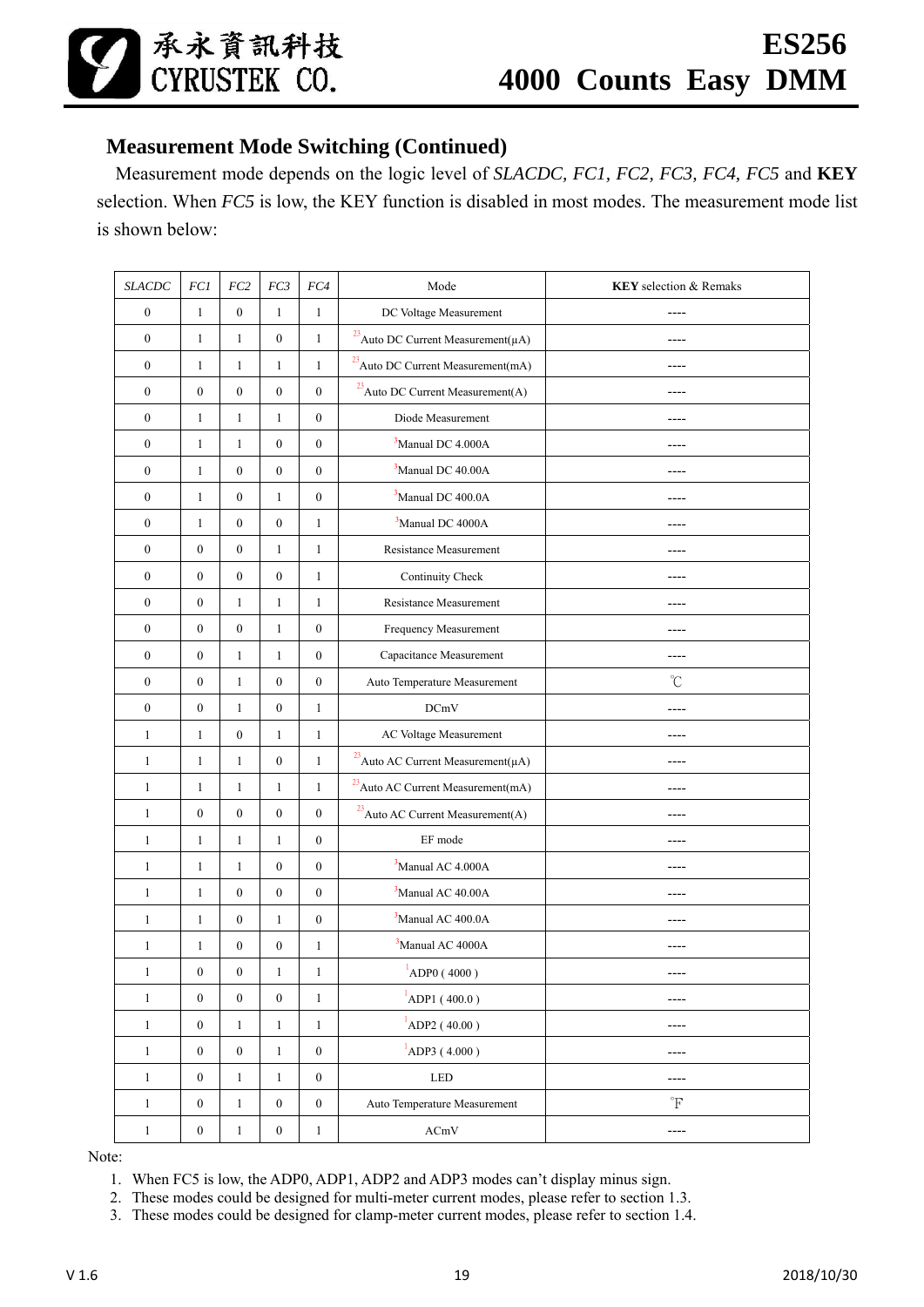### **3.Push Function**

All the enabled push functions will be reset when the measurement mode is changed when *FC1-FC5* modes are changed. The following table lists the available function versus every measurement mode.

|                                             | <b>MMX</b> | <b>REL</b>    | <b>KEY/BKLIT<sup>5</sup></b> | HOLD/RS232 <sup>6</sup> | <b>RANGE</b>   |
|---------------------------------------------|------------|---------------|------------------------------|-------------------------|----------------|
| Voltage mode                                | 0          | O<br>$\Omega$ |                              | O                       | $\mathcal{O}$  |
| mV mode                                     | $\Omega$   | $\Omega$      | $\Omega$                     | $\Omega$                | X              |
| <sup>1</sup> Current Mode<br>for Multimeter | $\Omega$   | $\Omega$<br>O |                              | $\Omega$                | $\Omega$       |
| <sup>2</sup> Current Mode<br>for Clampmeter | $\Omega$   | $O^3$<br>O    |                              | O                       | O <sup>4</sup> |
| <b>Resistance</b>                           | $\Omega$   | $\Omega$      | $\Omega$                     | $\Omega$                | $\Omega$       |
| Continuity                                  | $\Omega$   | $\Omega$      | $\Omega$                     | $\overline{O}$          | X              |
| Diode mode                                  | $\Omega$   | $\Omega$      | $\Omega$                     | $\Omega$                | X              |
| Frequency                                   | X          | X             | $\Omega$                     | $\overline{O}$          | $\Omega$       |
| Capacitance                                 | $\Omega$   | $\Omega$      | $\Omega$                     | $\Omega$                | $\Omega$       |
| <b>Temperature</b>                          | $\Omega$   | $\Omega$      | $\Omega$                     | $\overline{O}$          | O <sup>4</sup> |
| <b>EF</b> Mode                              | X          | X             | $\Omega$                     | $\Omega$                | X              |
| <b>ADP</b> mode                             | O          | $\Omega$      | ∩                            | O                       | X              |

Note:

<sup>1</sup>Include automatic  $\mu$ A, automatic mA and manual A modes, please refer to **section 1.3**.

2 Include 2 automatic modes and 4 manual modes, please refer to **section 1.4**.

<sup>3</sup>When clamp-meter DCA mode is selected, the REL function will be changed to ZERO function operation automatically. <sup>4</sup>Only auto range mode is available.

<sup>5</sup>When *BKLIT* (pin41) is pulled to V-, push KEY and last for 2 seconds will active the back light output driver (BKOUT).

<sup>6</sup>When *RS232* (pin38) is kept floating, push HOLD key and last for 2 seconds will active RS232 output mode (RSOUT).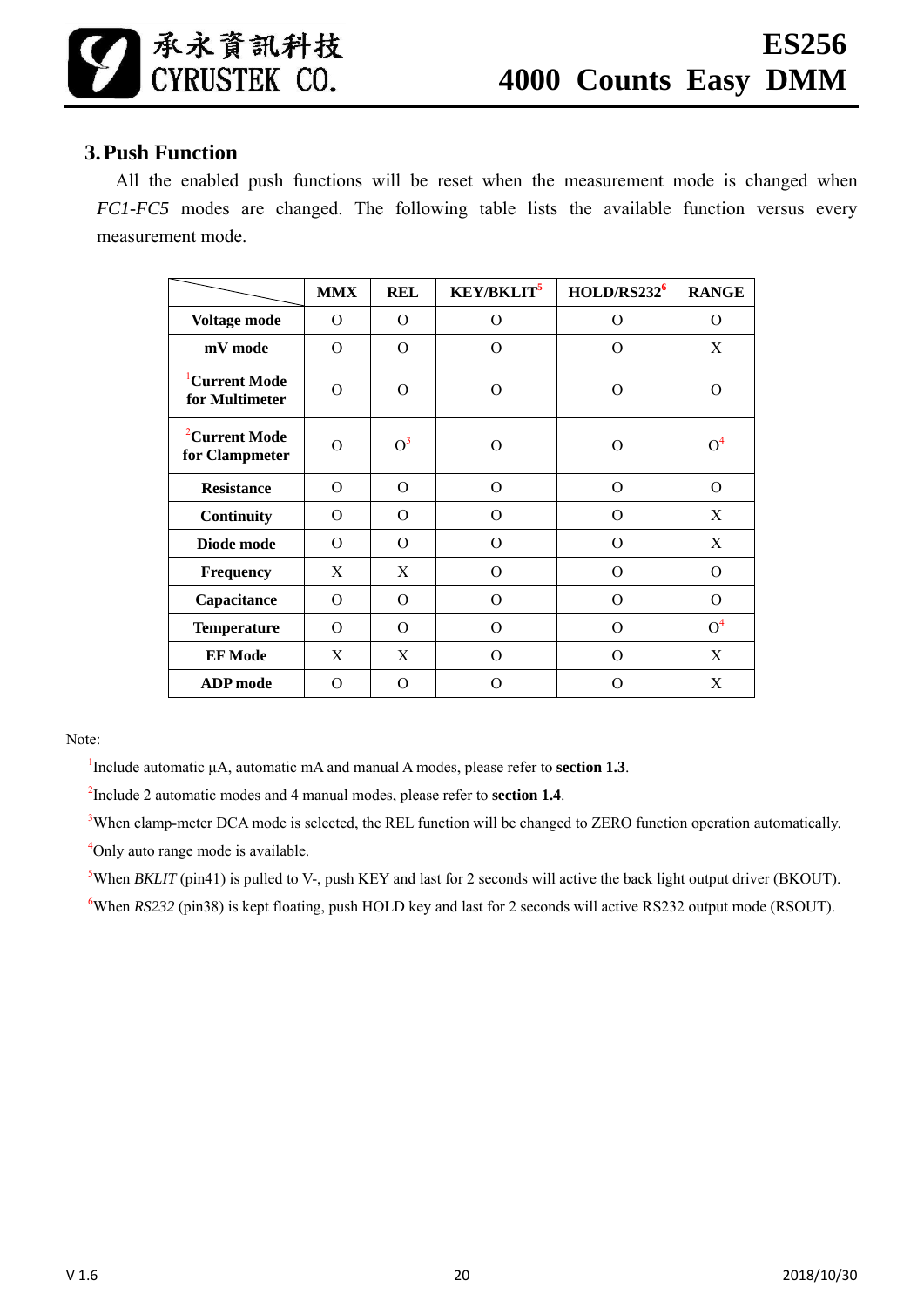### **3.1. Range**

Push **RANGE**<sup>1</sup> key to switch from automatic to manual mode, and while in manual mode, changes the full-scale range. The following figure shows the state transition.



| <b>Measurement Mode</b>     | Auto        | Manual                                               | Control Range                              | <b>Initial Range</b> |
|-----------------------------|-------------|------------------------------------------------------|--------------------------------------------|----------------------|
| V                           | $VR2 - VR5$ | $VRi \rightarrow VRi + 1$ ,<br>$VR5 \rightarrow VR2$ | $4.000V - 1000V$                           | 4.000V <sup>2</sup>  |
| Auto $\mu A$                | $R1 - R2$   | $R1 \rightarrow R2$ ,<br>$R2 \rightarrow R1$         | $400.0\mu A - 4000\mu A$                   | $400.0\mu A$         |
| Auto mA                     | $R1 - R2$   | $R1 \rightarrow R2$<br>$R2 \rightarrow R1$           | $40.00 \text{mA} - 400.0 \text{mA}$        | 40.00 <sub>m</sub> A |
| Auto A                      | $R1 - R2$   | $R1 \rightarrow R2$<br>$R2 \rightarrow R1$           | $4.000A - 20.00A$                          | 4.000A               |
| Auto $60A/1000A$<br>(clamp) | $R1 - R2$   | $R1 \rightarrow R2$<br>$R2 \rightarrow R1$           | $40.00A - 999.9A$                          | 40.00A               |
| Auto 400A/4000A<br>(clamp)  | $R1 - R2$   | $R1 \rightarrow R2$<br>$R2 \rightarrow R1$           | $400.0A - 4000A$                           | 400.0A               |
| Capacitance                 | $C1 - C8$   | $Ci \rightarrow Ci + 1$ ,<br>$C8 \rightarrow C1$     | $4.000nF - 40.00mF$                        | 4.000nF              |
| Capacitance (Clamp)         | $C1 - C8$   | $Ci \rightarrow Ci + 1$ ,<br>$C8 \rightarrow C1$     | $4.000nF - 40.00mF$                        | 4.000nF              |
| Ω                           | $OR0 - OR7$ | $ORi \rightarrow ORi + 1$ ,<br>$OR7 \rightarrow OR0$ | $40.00\Omega - 200.0\text{M}\Omega$        | $40.00\Omega$        |
| Temp                        | $T1-T2$     | $T1 \rightarrow T2$<br>$T2 \rightarrow T1$           | $400.0^{\circ}$ C $\sim$ 1350 $^{\circ}$ C | $400.0$ °C           |
| Frequency                   | $FR1 - FR6$ | $FRi \rightarrow FRi + 1$<br>$FR6 \rightarrow FR1$   | $400.0$ Hz $- 40.00$ MHz                   | 400.0Hz              |

Note:

- 1. Pushing **RANGE** resets all existing special modes.
- 2. Initial range of voltage mode depends on *Clamp* pin configuration. Pulled to V- to set to 400.0V as initial range.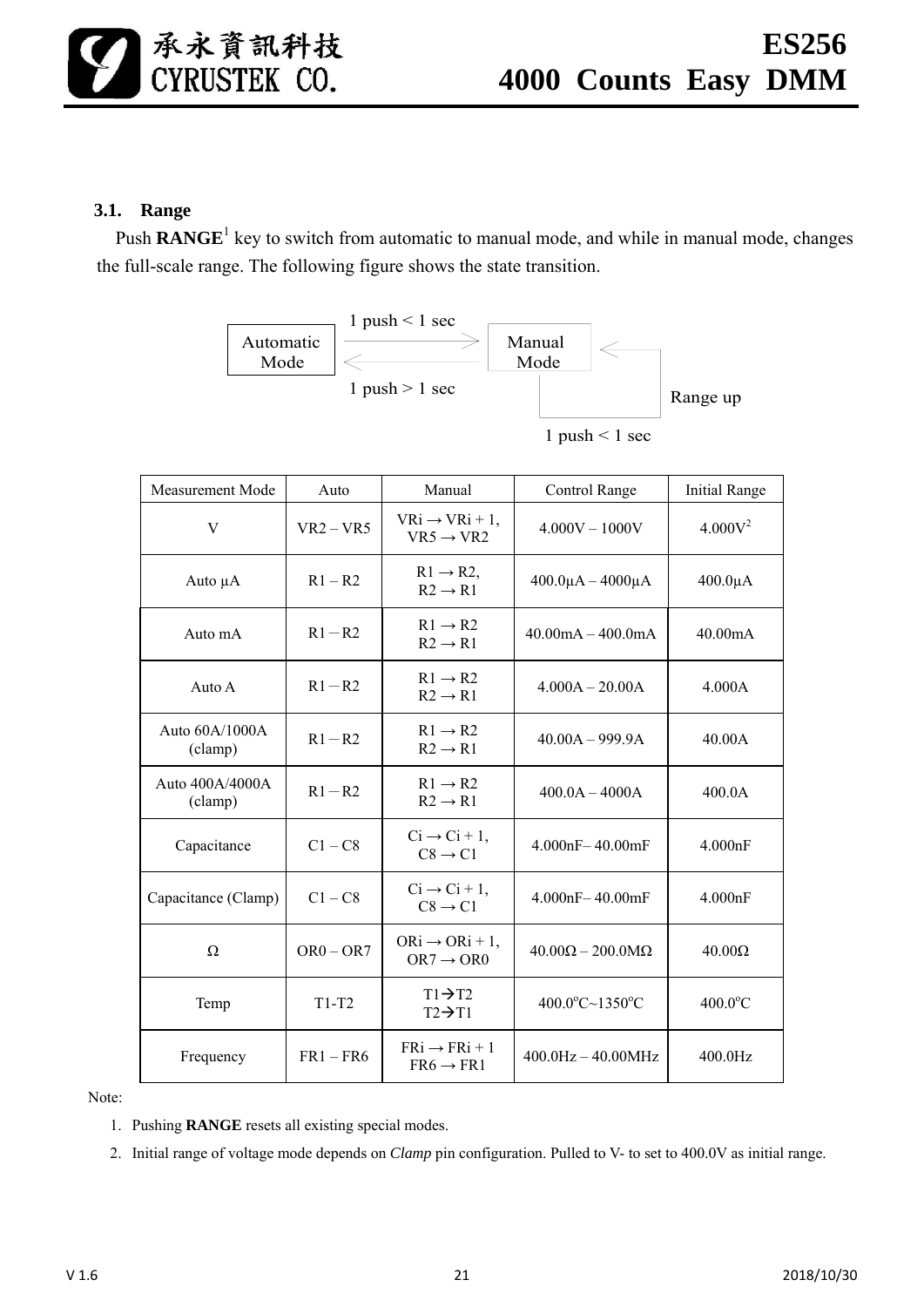### **3.2. HOLD and RS232 output Feature**

HOLD mode makes the meter stop updating the LCD panel. This mode can be nested in most of the special modes. Enabling HOLD function in automatic mode makes the meter switch to manual mode, but the Full-Scale range remains the same. ES256 provides a RS232 output feature. To activate RS232 output feature, press down the **HOLD** key and last for 2 seconds. The meter will enable UART port output from RSOUT. (Please see section 4.)



#### **3.3. KEY**

See Section "Measurement Mode Switching" for the function of this pin.

### **3.4. REL + HOLD**

In REL mode, the LCD panel displays  $D_{N+K}$  -  $D_N$ , where  $N = 1, 2, 3, \dots, D_N$  is the last value before **REL** key is pushed, and  $D_{N+K}$  is the current value. The meter returns to normal operation if **REL** is pressed again. Pressing **HOLD** in REL mode makes the meter stop updating the LCD panel.



Note:

1. It's possible that relative value  $(D_{N+K} - D_N)$  exceeds 4,000 or -4,000 counts. The LCD shows OL in REL mode only if  $D_N$  or  $D_{N+K}$  is more than 4,000 counts.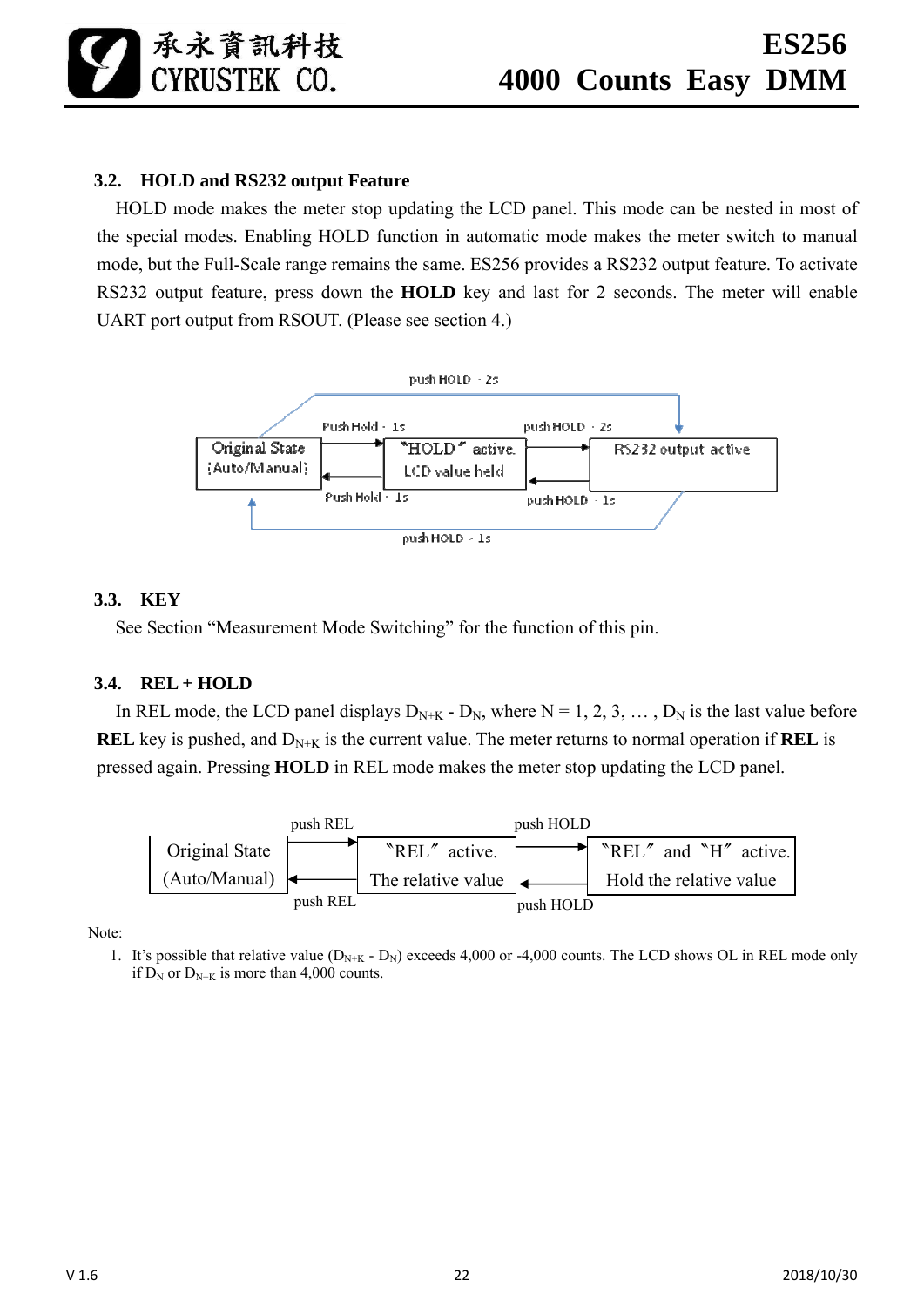承永資訊科技 CYRUSTEK CO.

### **3.5. Max/Min + HOLD**

The meter displays the maximum or minimum value of the input in Max/Min mode. When **MMX** key is pressed for the first time, the meter displays the maximum value. The meter displays the minimum value, when it is pressed again. When **MMX** key is pressed for the third time, the meter displays current value. The meter returns to normal operation if **MMX** is pressed and held for longer than one second. Pressing **HOLD** in Max/Min mode makes the meter stop updating the maximum or the minimum value.

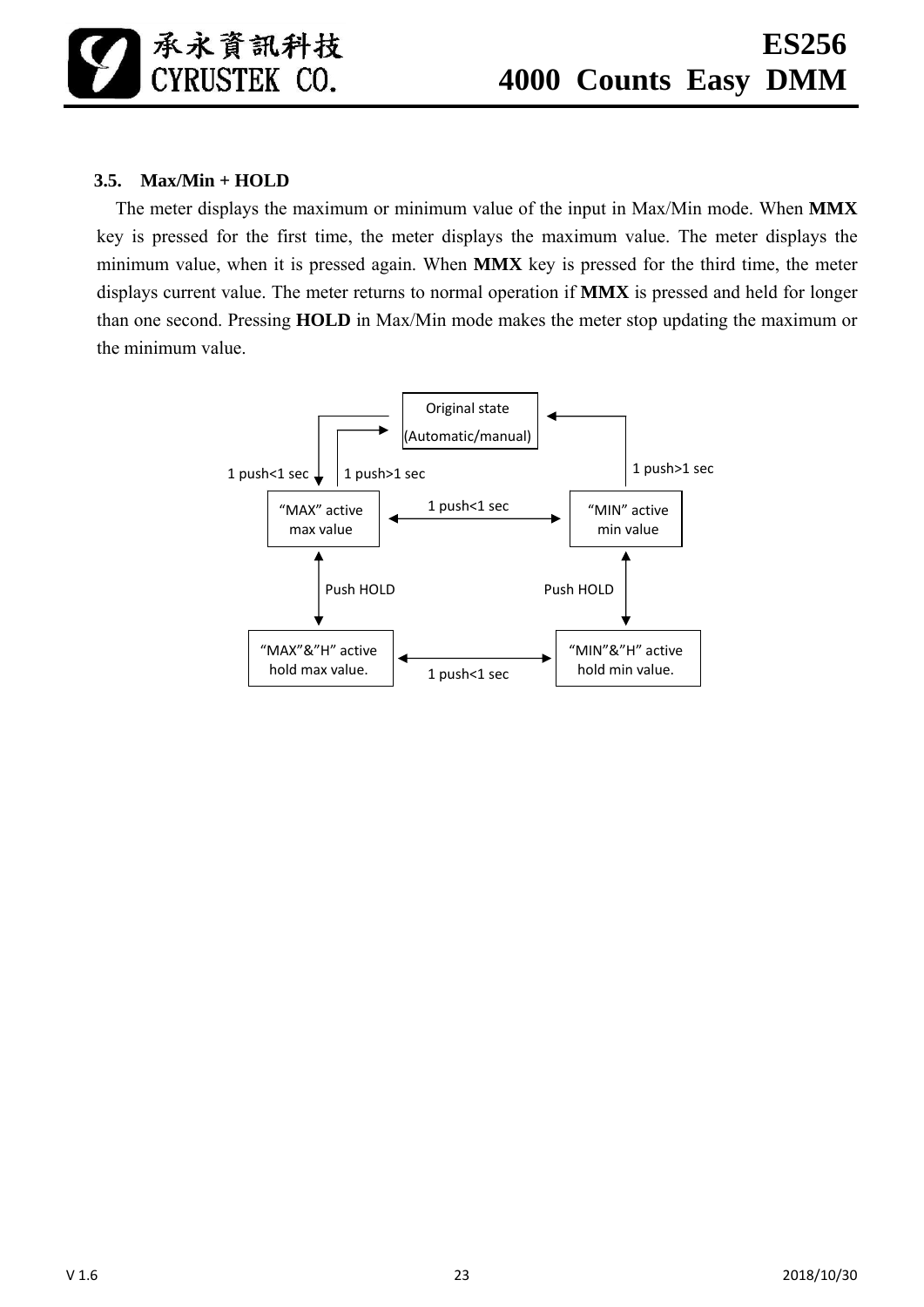### **3.6. ZERO Function**

In manual DC 4.000A, 40.00A, 400.0A and 4000A, auto DC 40.00A/400.0A, and auto DC 999.9A/2000A (please refer to **section 1.4**) mesurement modes, ES256 provides ZERO function to remove the residual current value. Push **REL** key less than one second to enter ZERO mode. In ZERO mode, the LCD panel displays  $D_{N+K}$  -  $D_N$ , where  $N = 1, 2, 3, \ldots, D_N$  is the last conversion value before **REL** key is pushed, and  $D_{N+K}$  is the current conversion value. If **REL** key is pushed again in ZERO mode, the meter will refresh the  $D_N$  value and displays the  $D_{N+K}$  -  $D_N$  again. The meter returns to normal operation if **REL** key is pressed and held for longer than one second. Pressing **HOLD** in ZERO mode makes the meter stop updating the LCD panel. In 2-range auto DCA modes for clampmeter (400.0A/2000A or 40.00A/999.9A), the system will stay in automatic mode, even if the ZERO function is activated. In other words, It could achieve real automatic operation. In automatic mode, ZERO function could not be entered from higher range, but it could be still activated if current range is lower one. This is because most residual current value is so small that the range could not be higher one in automatic mode. When enter ZERO mode from lower range, the system will store the nonzero counts (residual current value). If the range goes up to higher one automatically, the nonzero counts will be divided by ten. So this function will still work well in automatic modes.

### **State diagram for ZERO mode :**



**State diagram for ZERO + HOLD mode :** 

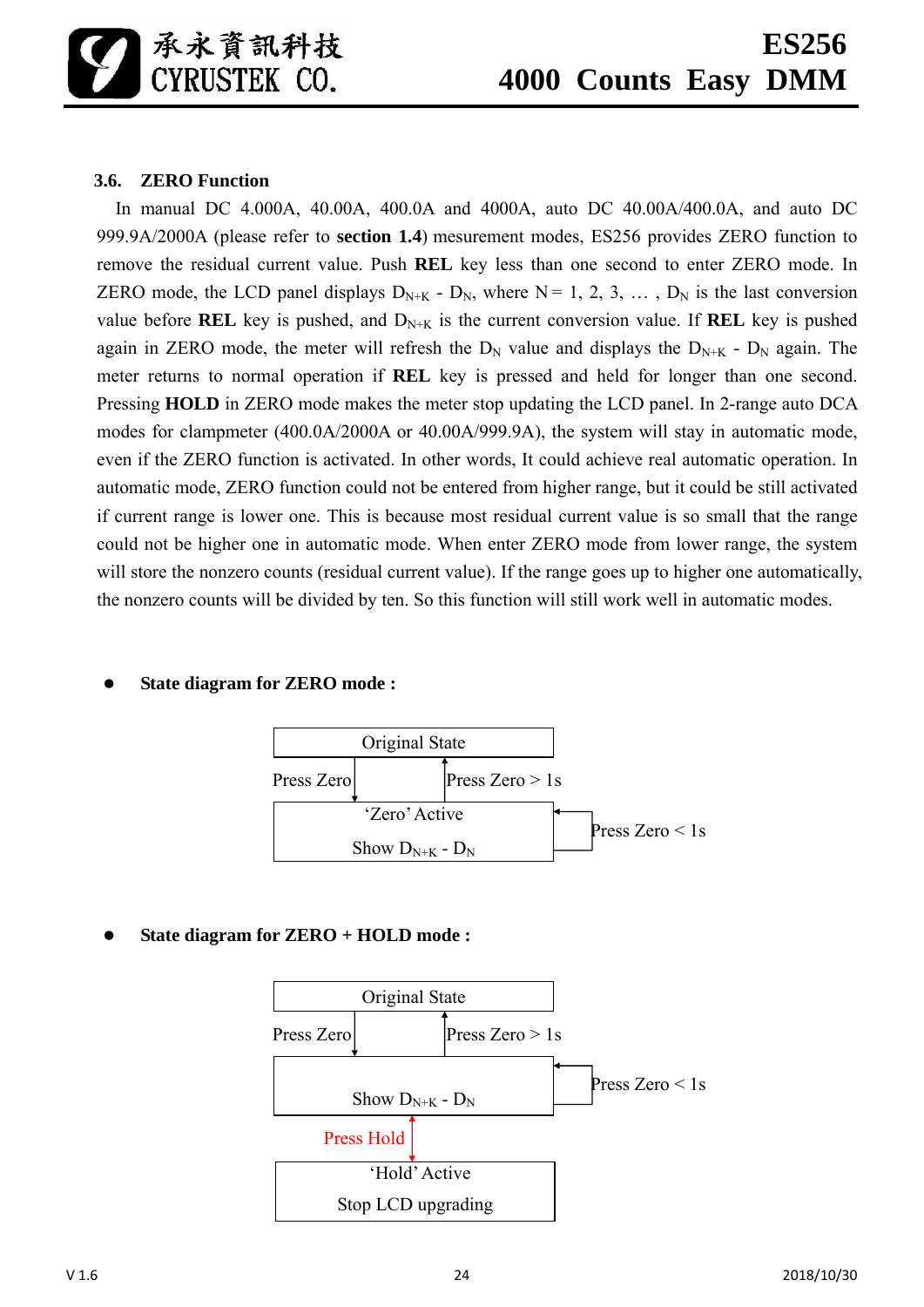

**State diagram for ZERO + Max/Min + HOLD mode :** 

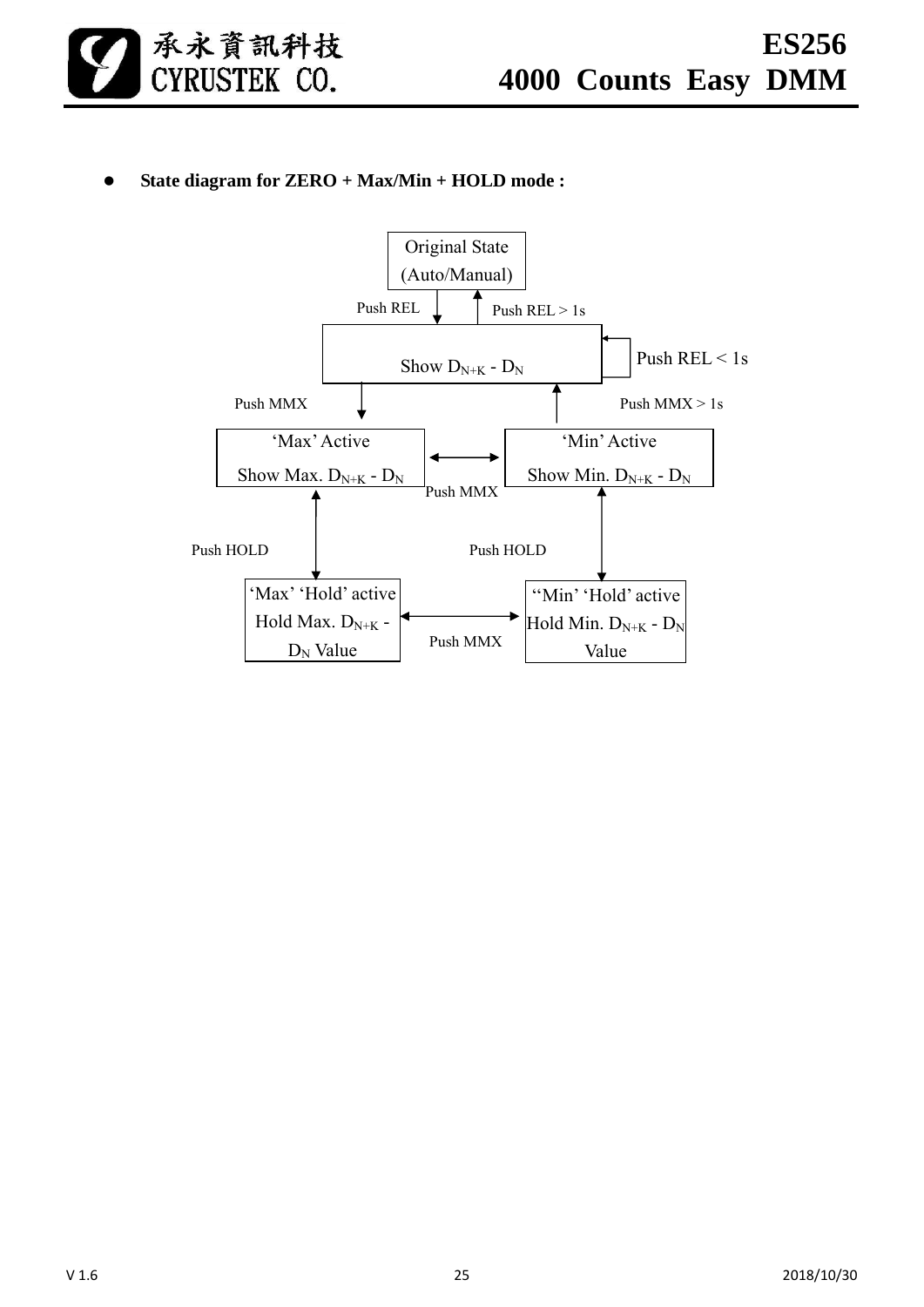承永資訊科技 CYRUSTEK CO.

### **4.Serial Data Output**

The RS232 function will be activated if press down the **HOLD** key and last for 2 seconds, RS232 symbol will be shown on the LCD display. The serial data sent to SDO pin periodically at every A/D conversion cycle by 3 times per second. The data format complies with 8Bits transmission code with a baud rate of 9600. The host can use RS232 interface to read the data. A single data packet includes a start bit (always 0), 8 data bits with no parity check bit, and a stop bit (always 1). The high and low voltage levels correspond to DGND and V- respectively. SDO remains at 1 (high) when it is inactive. Hence the start bit (0) could be used as the triggering signal to begin the reading process. The following figure shows the data format of a single packet.



One data block consists of 17 packets. The following figure shows the format of a data block. The Header and Device code leads the whole packets. The range packet indicates the decimal point position on LCD panel of meter. Main\_Digit1-3 consists of the readings on the LCD panel. The function packet indicates the measurement mode of the meter. Status1-4, Unit give the other status of the meter. CR and LF are delimiters used to separate the blocks.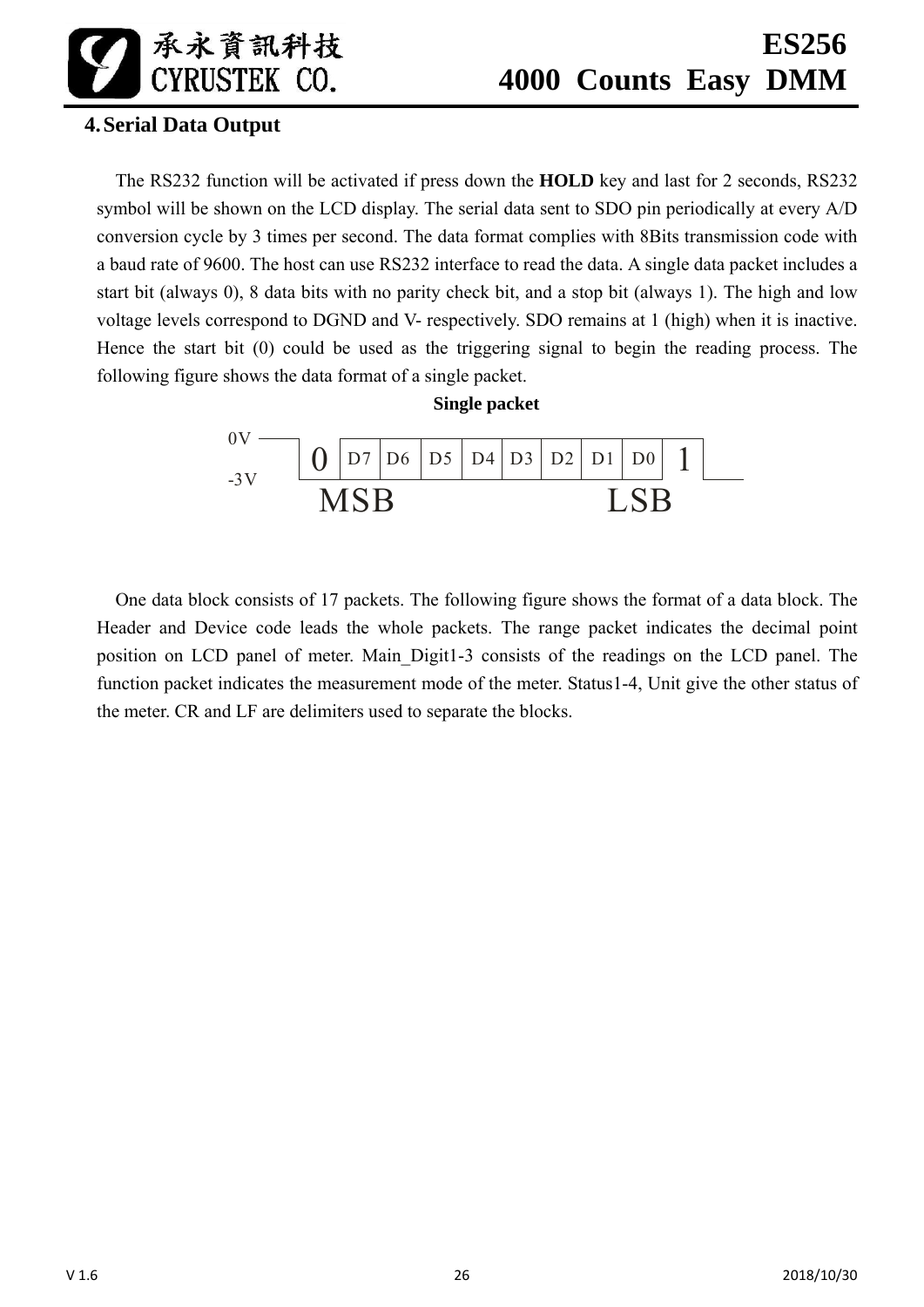

### **All packets**



The meter always outputs the current value shown on LCD screen to the serial port. The detailed data format of each packet is listed below.

|     | D <sub>0</sub>      | D <sub>1</sub>            | D2               | D3               | D <sub>4</sub>      | D <sub>5</sub>      | D <sub>6</sub>            | D7                        |                       |
|-----|---------------------|---------------------------|------------------|------------------|---------------------|---------------------|---------------------------|---------------------------|-----------------------|
| a01 | $\theta$            | $\theta$                  | $\theta$         | $\theta$         | 1                   | 1                   | 1                         | 1                         | Header                |
| a02 | $\mathbf{1}$        | $\mathbf{0}$              | $\mathbf{0}$     | $\boldsymbol{0}$ | $\boldsymbol{0}$    | $\mathbf{0}$        | 1                         | 1                         | Device                |
| a03 | $\mathbf X$         | $\boldsymbol{\mathrm{X}}$ | X                | X                | DP1                 | DP <sub>2</sub>     | DP3                       | $\boldsymbol{\mathrm{X}}$ | Range                 |
| a04 | M SIGN              | X                         | X                | X                | X                   | X                   | X                         | X                         | Main_Digit1           |
| a05 | Digit $33$          | Digit $32$                | Digit $31$       | Digit $30$       | Digit2 <sub>3</sub> | Digit2 <sub>2</sub> | Digit2 <sub>1</sub>       | Digit2 <sub>0</sub>       | Main_Digit2           |
| a06 | Digit1 <sub>3</sub> | Digit1 <sub>2</sub>       | $Digit1_1$       | $Digit1_0$       | Digit0 <sub>3</sub> | Digit0 <sub>2</sub> | Digit0 <sub>1</sub>       | Digit0 <sub>0</sub>       | Main_Digit3           |
| a07 | V                   | A                         | Ohm              | Continuity       | Diode               | Capacitance         | Hz                        | X                         | Function1             |
| a08 | $\mathbf X$         | $^{\circ}C$               | $\overline{F}$   | X                | EFmode              | Scan                | Clamp                     | <b>LED</b>                | Function <sub>2</sub> |
| a09 | ADP <sub>0</sub>    | ADP1                      | ADP <sub>2</sub> | ADP3             | X                   | X                   | X                         | X                         | Function3             |
| a10 | <b>AUTO</b>         | <b>MANU</b>               | AC               | DC               | OL                  | X                   | $\boldsymbol{\mathrm{X}}$ | $\boldsymbol{\mathrm{X}}$ | Status1               |
| a11 | SLB1                | SLB <sub>2</sub>          | SLB3             | LBAT30s          | X                   | X                   | X                         | <b>HOLD</b>               | Status2               |
| a12 | <b>REL</b>          | <b>ZERO</b>               | <b>MAX</b>       | <b>MIN</b>       | X                   | X                   | X                         | X                         | Status3               |
| a13 | Danger              | X                         | X                | <b>DISCH</b>     | X                   | X                   | X                         | X                         | Status4               |
| a14 | Mega                | Kilo                      | X                | Mili             | X                   | Micro               | $\mathbf X$               | Nano                      | Unit                  |
| a15 | $\mathbf X$         | X                         | X                | X                | X                   | X                   | X                         | X                         | Phase                 |
| a16 | $\boldsymbol{0}$    | $\mathbf{0}$              | $\boldsymbol{0}$ | $\boldsymbol{0}$ |                     | $\mathbf{1}$        | $\mathbf{0}$              | 1                         | CR                    |
| a17 | $\boldsymbol{0}$    | $\theta$                  | $\boldsymbol{0}$ | $\theta$         | 1                   | $\theta$            | 1                         | $\boldsymbol{0}$          | $\rm LF$              |

Note:

1.  $X \rightarrow$  undefind.

2. Whole packet is shown by LSB first.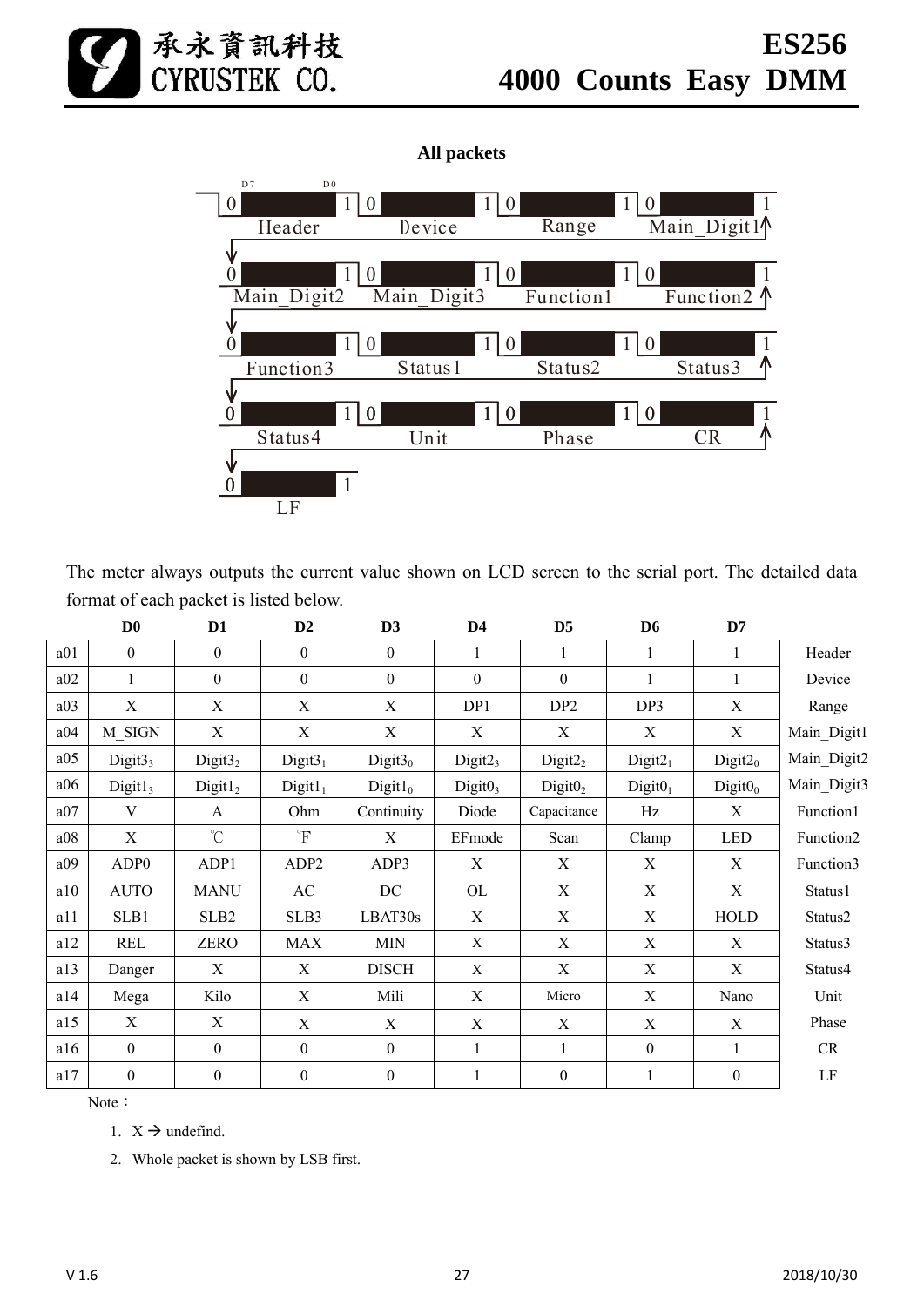### **4.1. RANGE**

This packet indicates range state of the meter. The DP1 – DP3 corresponding DP1 – DP3 of LCD segment (see **section 5**). In DCV 4.000V range, this **a03** packet will set **xxxx001x**. If change to 40.00V the packet will be **xxxx010x**.

|     | D٥<br>IJΨ             | D.             | D <sub>2</sub>                 | D <sub>3</sub>                 | D4  | D5<br>IJJ                     | D0  | פת<br>v                |
|-----|-----------------------|----------------|--------------------------------|--------------------------------|-----|-------------------------------|-----|------------------------|
| a03 | - -<br>$\overline{ }$ | $\overline{ }$ | --<br>$\overline{\phantom{a}}$ | --<br>$\overline{\phantom{a}}$ | DP1 | D <sub>D</sub><br><u> レエム</u> | DP3 | $ -$<br>$\overline{1}$ |

### **4.2. Main\_Digit1 –Main\_Digit3**

Main Digit1 – Main Digit3 is the readings of measurement result shown on LCD panel. DigitN<sub>3</sub> – DigitN<sub>0</sub> consist of 4-bit BCD code. The M\_SIGN is the sign bit of readings.

|     | D <sub>0</sub>      | D1                  | $\mathbf{D2}$       | D <sub>3</sub> | D4                  | D5                  | D6                  | D7         |
|-----|---------------------|---------------------|---------------------|----------------|---------------------|---------------------|---------------------|------------|
| a04 | M SIGN              | $\Lambda$           | л                   | ∡⊾             |                     |                     |                     | $\Lambda$  |
| a05 | Digit $33$          | Digit $32$          | Digit $31$          | Digit $30$     | Digit2 <sub>3</sub> | Digit2 <sub>2</sub> | Digit2 <sub>1</sub> | $Digit2_0$ |
| a06 | Digit1 <sub>3</sub> | Digit1 <sub>2</sub> | Digit1 <sub>1</sub> | $Digit1_0$     | Digit0 <sub>3</sub> | Digit0 <sub>2</sub> | Digit0 <sub>1</sub> | $Digit0_0$ |

#### **4.3. FUNCTION**

The packets of **a07-a09** indicate the measurement mode of the meter. The following table summarizes the transmitted bit for each mode. Note that the encoding of this packet is different from the encoding of FC1-FC5 switch.

For example, if the meter operates in Voltage mode, this **a07** packet is **10000000**.

|     | $\mathbf{D} \mathbf{0}$ | D1      | $\mathbf{D2}$ | D <sub>3</sub> | D4        | D <sub>5</sub> | D6    | D7  |
|-----|-------------------------|---------|---------------|----------------|-----------|----------------|-------|-----|
| a07 |                         |         | Ohm           | Continuity     | Diode     | Capacitance    | Hz    |     |
| a08 |                         | $\circ$ | $^{\circ}$ T  | $\mathbf{v}$   | EFmode    | Scan           | Clamp | LED |
| a09 | ADP0                    | ADP1    | ADP2          | ADP3           | $\Lambda$ |                |       | ∡   |

### **4.4. STATUS**

The a10-a13 packets indicate the whole status when ES256 is in normal operation. For example, if meter is operated at ACV / MANU range, then **a10** packet will set **011000xx**.

|     | D <sub>0</sub> | D1               | $\mathbf{D2}$ | D <sub>3</sub> | D4 | D <sub>5</sub> | D6 | D7          |
|-----|----------------|------------------|---------------|----------------|----|----------------|----|-------------|
| a10 | <b>AUTO</b>    | <b>MANU</b>      | AC            | DC             | OL |                |    | Χ           |
| a11 | SLB1           | SLB <sub>2</sub> | SLB3          | LBAT30s        |    |                |    | <b>HOLD</b> |
| a12 | <b>REL</b>     | <b>ZERO</b>      | <b>MAX</b>    | MIN            | Χ  |                |    | Χ           |
| a13 | Danger         | Х                | Х             | <b>DISCH</b>   |    | Х              |    | X           |

The format of the four packets are shown below.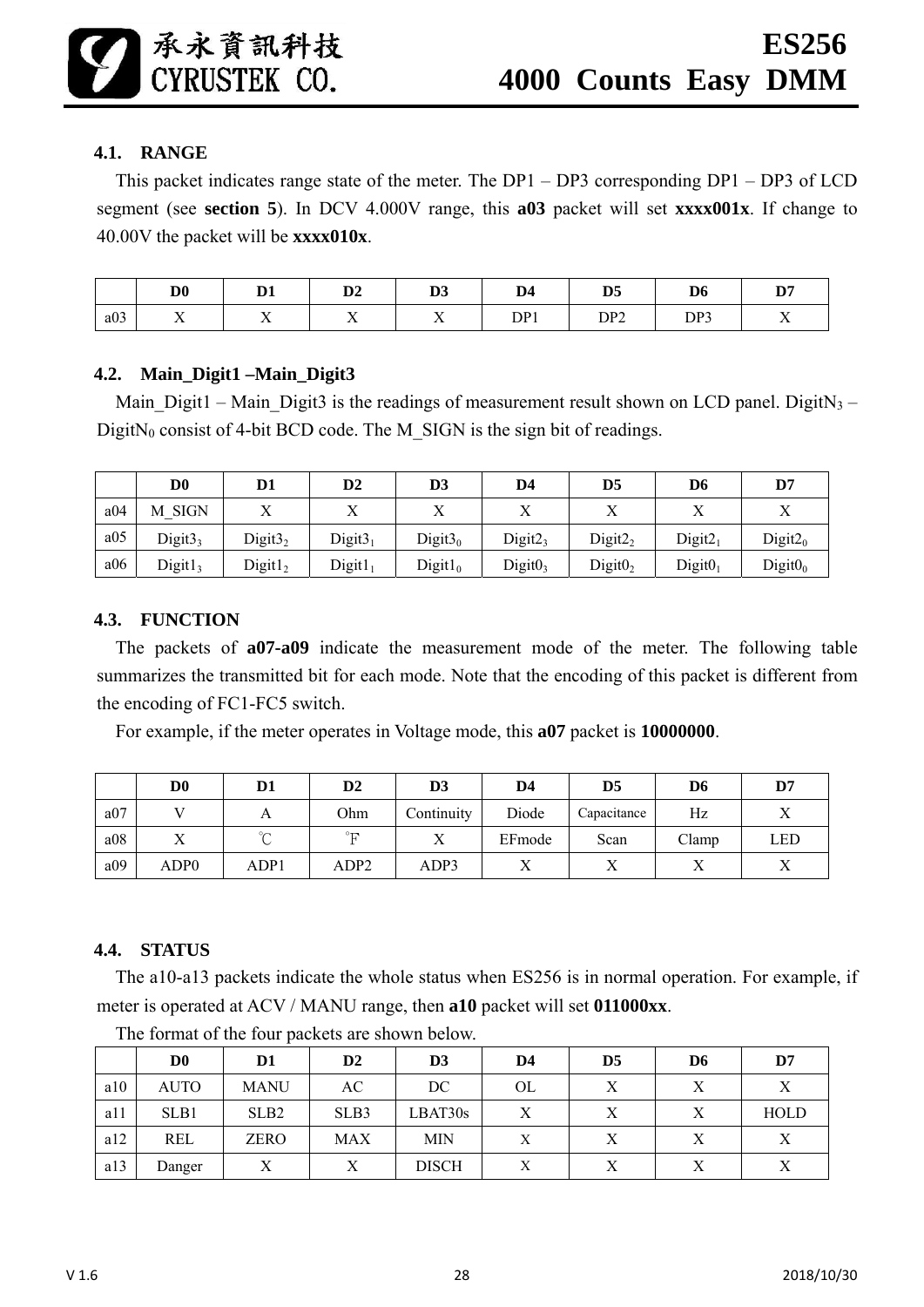**AUTO**: When auto range is selected. **MANU**: When manual mode is selected. **AC**: When AC mode is selected. **DC**: When DC mode is selected. **OL**: When 'OL' is displayed on LCD. **SLB3/SLB2/SLB1**: When low battery segment is shown on LCD. **LBAT30s**: When 'Lobt' is shown on LCD. **HOLD**: When Data HOLD mode is active. **REL**: When Relative mode is active. **ZERO**: When Zero function is active in DCA clamp mode. **MAX/MIN**: When MAX/MIN mode is active. **Scan**: When AC/DC scan mode is active **Clamp**: When clamp mode is selected. (Clamp pin is pulled to V-) **Danger**: Abnormal applied voltage warning symbol is active on LCD.

**DISC**: The 'DisC' is shown on LCD. It means the DUT is necessary to be discharged on Cap mode.

### **4.5. Unit**

This packet indicates the measurement unit of the LCD display.

|     | D <sub>0</sub> | D.1<br>v1                       | D0<br>IJΖ            | D <sub>3</sub> | $\mathbf{r}$<br>D4 | D <sub>5</sub> | D <sub>6</sub> | D7                   |
|-----|----------------|---------------------------------|----------------------|----------------|--------------------|----------------|----------------|----------------------|
| a14 | Mega           | $x \sim 1$<br>K <sub>1</sub> lo | --<br>$\overline{ }$ | Mille          | ∡⊾                 | Micro          | ∡⊾             | $\mathbf{r}$<br>Nano |

Mega = 1E6, Kilo=1E3, Mille=1E-3, Micro=1E-6, Nano=1E-9

#### **4.6. CR**

Carriage return: The transmitted code is 0**0001101**.

#### **4.7. LF**

Line feed: The transmitted code is **00001010**.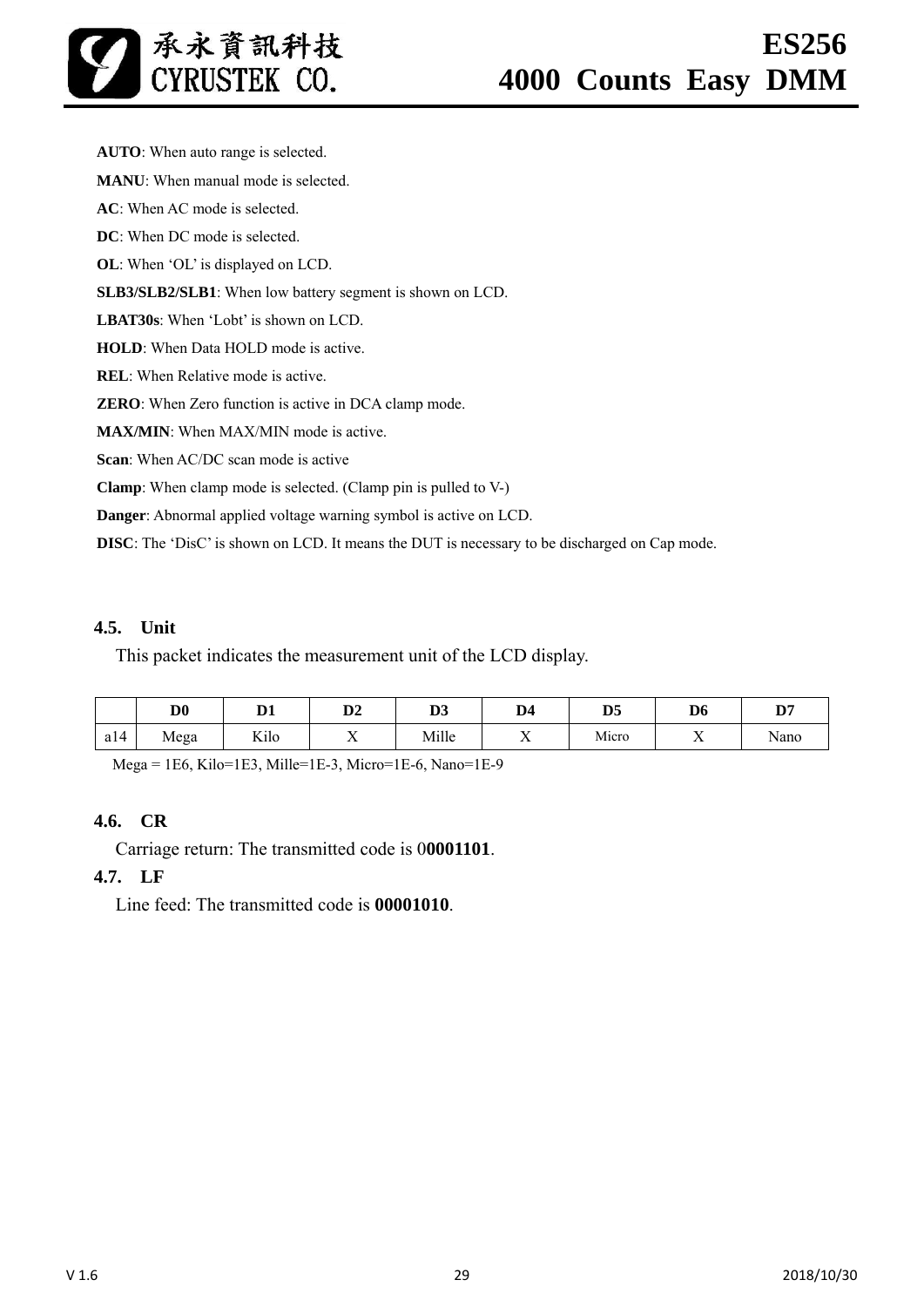承永資訊科技 **CYRUSTEK CO.** 

### **5.Miscellaneous**

The conditions, which the meter turns on the buzzer, include:

- (1) Changing measurement mode generates one beep.
- (2) Pressing any of the push functions generates one beep, if the function is valid.
- (3) Power on and re-power on generate one beep.
- (4) Input overflow in voltage and current mode generates one beep every 0.3 seconds (or 3.33 beeps per second.)
- (5) Hazard voltage indication is active generates one beep per second and could be disabled by *DISDGB* pin.
- (6) Continuity(diode) check generates a continuous 2KHz beep whenever the measurement is less then  $30Ω(30mV)$
- (7) Auto power off generates a 2KHz beep sound that lasts for 1.5 seconds.

The following figures show the output waveform from the BUZOUT pin.

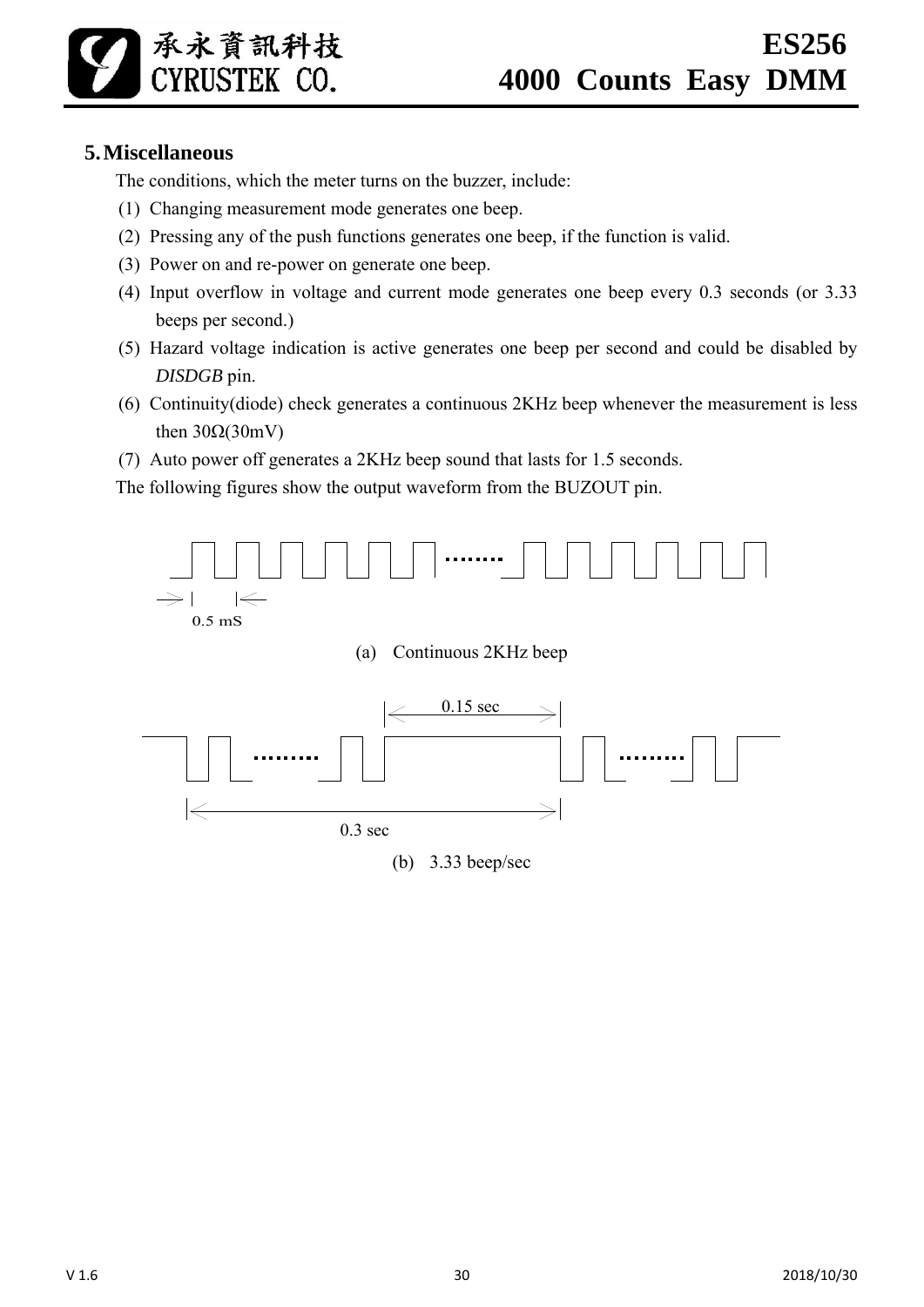

### **5.1. LCD Panel**

|                 | <b>S01</b>  | S <sub>0</sub> 2 | S <sub>0</sub> 3 | S <sub>04</sub> | S <sub>05</sub> | <b>S06</b>   | S <sub>07</sub> | <b>S08</b> | S <sub>09</sub> |
|-----------------|-------------|------------------|------------------|-----------------|-----------------|--------------|-----------------|------------|-----------------|
| BP <sub>1</sub> | <b>SCAN</b> | <b>AUTO</b>      | 4A               | 4B              | 3A              | <b>RS232</b> | <b>BUZZER</b>   | LED        | <b>DIODE</b>    |
| BP <sub>2</sub> | <b>MANU</b> | AC               | 4F               | 4G              | 3F              | 3B           | 2F              | 2A         | 2B              |
| BP3             | <b>APO</b>  | <b>MINUS</b>     | 4E               | 4C              | 3E              | 3G           | 2E              | 2G         | 2C              |
| BP4             | DANGER      | DC               | 4D               | DP3             | 3D              | 3C           | DP <sub>2</sub> | 2D         | DP <sub>1</sub> |

|                 | <b>S10</b> | S <sub>11</sub> | S <sub>12</sub> | S <sub>13</sub> | S <sub>14</sub>  | S <sub>15</sub> | S <sub>16</sub> | S <sub>17</sub> | S <sub>18</sub> |
|-----------------|------------|-----------------|-----------------|-----------------|------------------|-----------------|-----------------|-----------------|-----------------|
| BP1             | 1A         | <b>HOLD</b>     | REL             | <b>MAX</b>      | SLB1             | $\mu$ 2         | M               | n               | Vin             |
| BP <sub>2</sub> | 1F         | 1Β              |                 | <b>MIN</b>      | SLB <sub>2</sub> | m <sub>2</sub>  | К               | $\mu$ 1         | <b>COM</b>      |
| BP3             | 1E         | 1G              |                 | $^{\circ}C$     | SLB <sub>3</sub> |                 | Ω               | m1              | mAin            |
| BP4             | 1D         | 1C              |                 | $^{\circ}$ F    | <b>ADP</b>       | Α               | Hz              |                 | Ain             |



**LCD Backplane Waveform** 

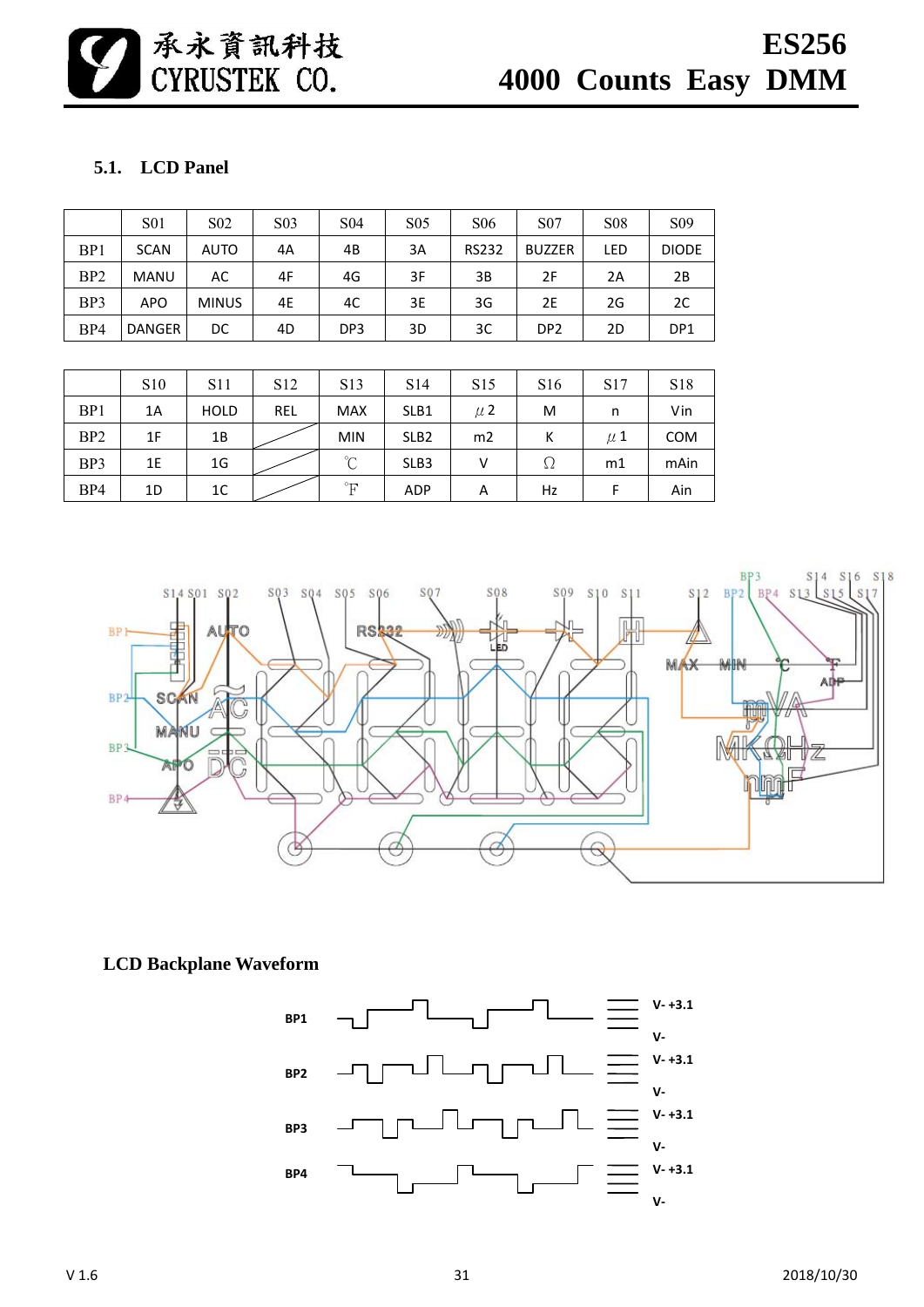### **5.2. LCD Display On Condition**

| <b>LCD</b> Annunciator         | Condition                                                                                                                                                                                            |
|--------------------------------|------------------------------------------------------------------------------------------------------------------------------------------------------------------------------------------------------|
| V                              | In voltage measurement mode, and diode measurement mode.                                                                                                                                             |
| A                              | In current measurement mode.                                                                                                                                                                         |
| Ω                              | In resistance measurement mode, and continuity mode.                                                                                                                                                 |
| F                              | In capacitance measurement mode.                                                                                                                                                                     |
| ๔                              | In continuity check mode.                                                                                                                                                                            |
| ₩                              | In diode mode.                                                                                                                                                                                       |
| Hz                             | In frequency mode.                                                                                                                                                                                   |
| <b>ADP</b>                     | When ADP0-3 mode is active.                                                                                                                                                                          |
| DC                             | In DC voltage or DC current mode.                                                                                                                                                                    |
| AC                             | In AC voltage or AC current mode.                                                                                                                                                                    |
| <b>SCAN</b>                    | When ACV/DCV scan mode is active                                                                                                                                                                     |
| <b>AUTO</b>                    | When automatic full scale range selection is enabled.                                                                                                                                                |
| <b>MANU</b>                    | In manual mode.                                                                                                                                                                                      |
| <b>HOLD</b>                    | When HOLD function is enabled.                                                                                                                                                                       |
| $\triangle$                    | When Relative function is enabled.                                                                                                                                                                   |
| <b>MAX</b>                     | When MAX function is enabled.                                                                                                                                                                        |
| <b>MIN</b>                     | When MIN function is enabled.                                                                                                                                                                        |
| m <sub>1</sub>                 | In capacitor measurement mode and the full scale range is in the order of mF.                                                                                                                        |
| $\mu_1$                        | In capacitor measurement mode and the full scale range is in the order of uF.                                                                                                                        |
| n                              | In capacitor measurement mode and the full scale range is in the order of nF.                                                                                                                        |
| m <sub>2</sub>                 | In voltage or current measurement mode and the full scale range is in the order of $10^{-3}$ .                                                                                                       |
| $\mu_2$                        | In current measurement mode and the full scale range id in the order of uA.                                                                                                                          |
| M                              | In resistance measurement mode and the full scale range is in the order of $M\Omega$ .                                                                                                               |
| K                              | In resistance measurement mode and the full scale range is in the order of $K\Omega$ .                                                                                                               |
| $\rm ^{\circ}C$                | In temperature measurement mode and when the unit is $\degree$ C.                                                                                                                                    |
| Ψ                              | In temperature measurement mode and when the unit is $\mathrm{F}$ .                                                                                                                                  |
| $\cancel{\blacktriangleright}$ | When the reading is exceeding default hazardous live voltage or OL in DCV or ACV.<br>the HV warning symbol will be display. It will be active also when abnormal voltage<br>applied at R/C/D/F modes |
| <b>APO</b>                     | When auto power off function is enabled.                                                                                                                                                             |
| SLB1                           | When voltage (ref. to V-) of LBAT9 pin is less than Vt1, SLB1 will disappear.                                                                                                                        |
| SLB <sub>2</sub>               | When voltage (ref. to V-) of LBAT9 pin is less than Vt2, SLB2 will disappear.                                                                                                                        |
| SLB3                           | When SLB2 disappears for 8 seconds, SLB3 will be blinking.                                                                                                                                           |
| RS232                          | When RS232 output is enabled.                                                                                                                                                                        |
| $\frac{N}{Test}$               | When LED measurement function is enabled.                                                                                                                                                            |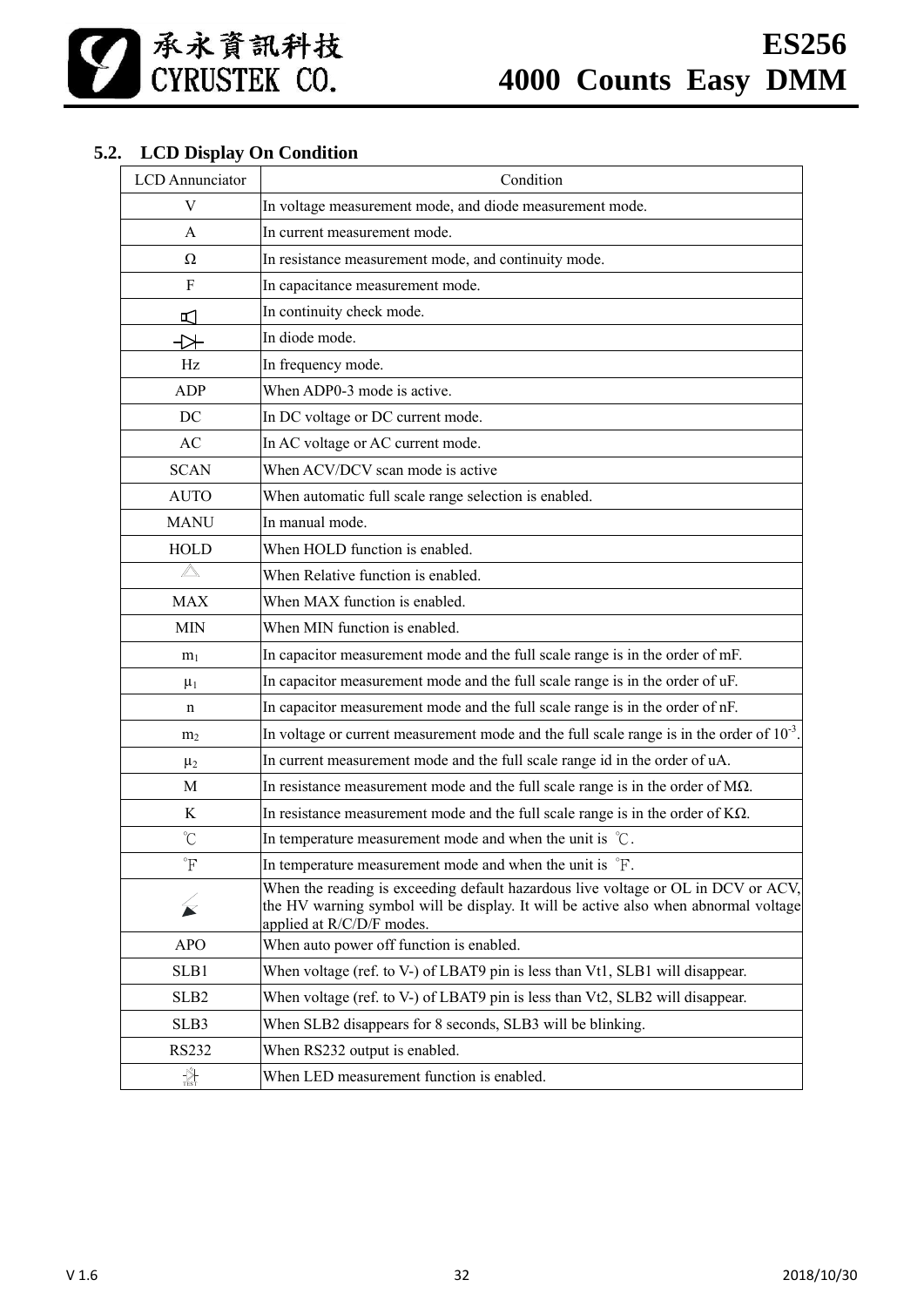### **5.3 Operating Timing**

承永資訊科技<br>CYRUSTEK CO.

ES256 incorporates a dual slope ADC with four phases: ZI, AZ, INT and DINT. The timing of each phase is listed below.

(1) Voltage / Diode /ADP / Manual Current (for clampmeter) measurement:

| Phase       | High resolution   |
|-------------|-------------------|
| ΖI          | 50 <sub>ms</sub>  |
| AZ.         | 25 <sub>ms</sub>  |
| INT         | 100 <sub>ms</sub> |
| <b>DINT</b> | 155ms             |

(2) Current mode for multimeter/Auto Current mode for clampmeter/2-range auto voltage mode:

| Phase       | DC/AC             | DC Lower Range    |
|-------------|-------------------|-------------------|
| ZI          | 50 <sub>ms</sub>  | 50 <sub>ms</sub>  |
| AZ.         | 25 <sub>ms</sub>  | 25 <sub>ms</sub>  |
| <b>INT</b>  | 100 <sub>ms</sub> | 1000ms            |
| <b>DINT</b> | 155ms             | 175 <sub>ms</sub> |

(3) Continuity / Ohm measurement:

| Phase       | Time             |
|-------------|------------------|
| ΖI          | 50 <sub>ms</sub> |
| AZ.         | 100ms            |
| INT         | $25ms*$          |
| <b>DINT</b> | 155ms            |

Note: INT time =  $250$ ms for  $40.00\Omega$  range

- (4) Frequency : Every conversion takes 1.05 second.
- (5) Temperature measurement: Every conversion takes 1.25 second.

Note:

1. In the frequency measurement with auto mode, if the range is changed, the internal clock rate will increase ten times and the new measurement cycle becomes 1/10 times of the original cycle until the range is stable.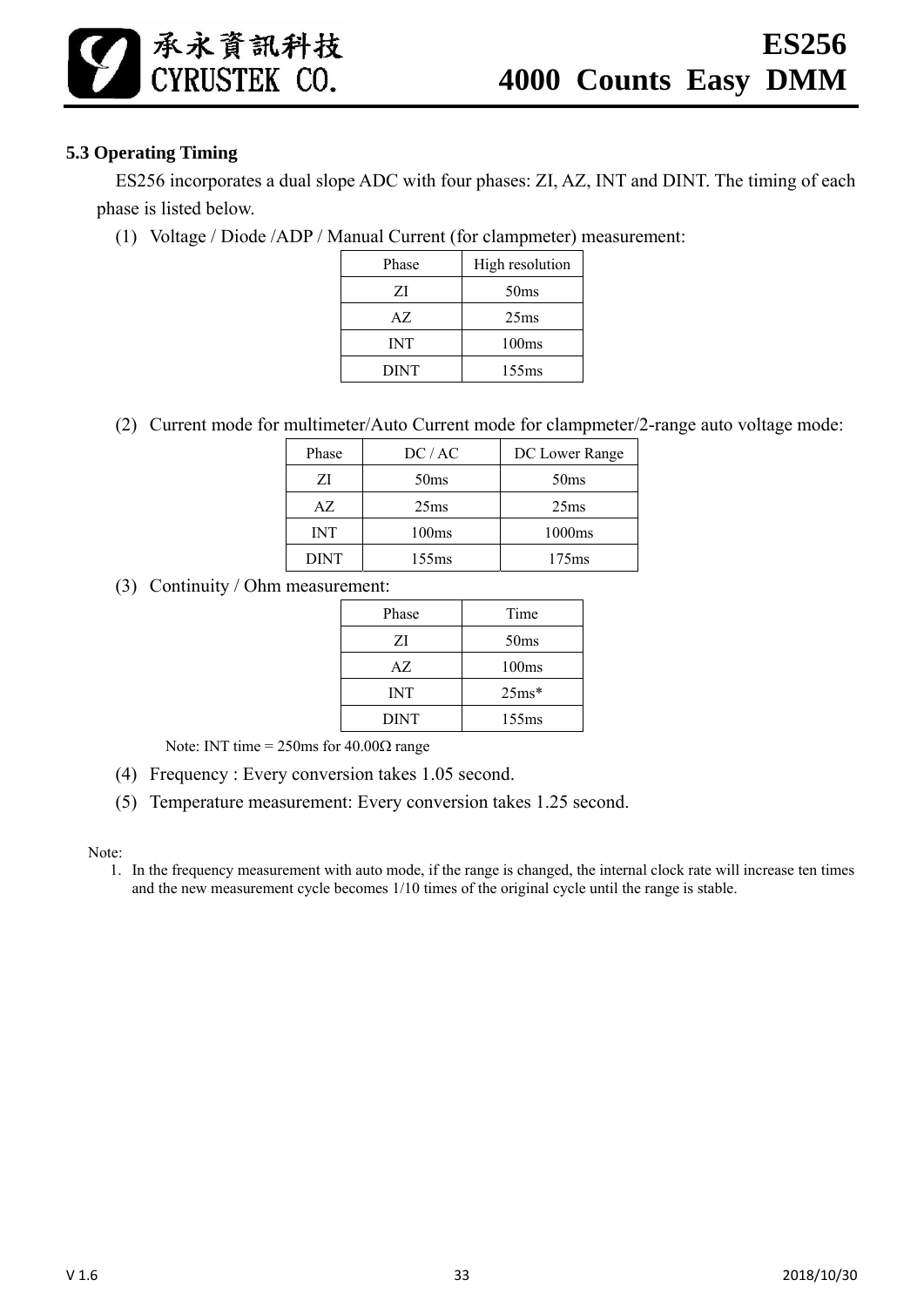

 **ES256 4000 Counts Easy DMM**

# **Application Circuit**

# **1.AVG Circuit**